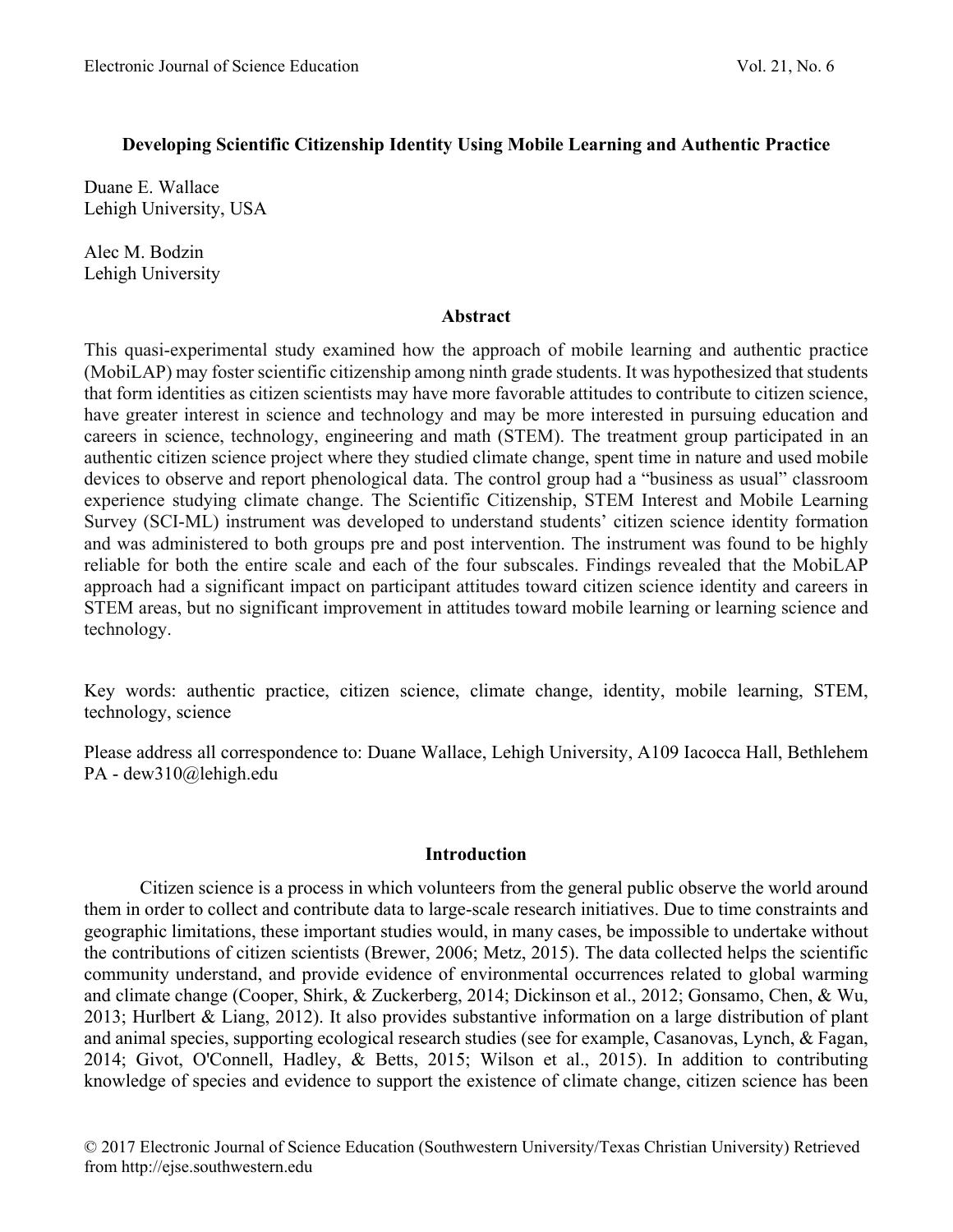found to increase public knowledge in science and the scientific process (Bonney, Phillips, Ballard, & Enck, 2016).

While citizen science may seem to be a new trend in ecology and the environmental sciences, its roots can be traced back to the early stages of modern science and demonstrate humankind's innate curiosity about the world. Individuals such as Benjamin Franklin and Charles Darwin were not professional scientists, but rather regular citizens who systematically observed and experimented within their respective scientific interests (Silvertown, 2009). In the United States, the origins of citizen science may coincide with the work of Wells W. Cooke's bird migration program (Cooke & Merriam, 1888) which began in 1881 and eventually developed into the North American Bird Phenology Program (U.S. Geological Survey, 2016). Cooke's program began with his migratory bird observations in the Mississippi Valley and led him to solicit observations from ornithologists and eventually from common citizens such as farmers and lighthouse keepers.

The information age has exponentially increased citizen science projects and contributions with amateur scientists utilizing smart phones and the internet to observe and record data for real-world studies. Citizen science now spans continental and global scales with hundreds of thousands of observations recorded (Havens & Henderson, 2013). One of the primary foci of modern citizen science is examining how climate change affects life on our planet.

Understanding climate change is important because it affects nearly all systems on our planet. As more human actions disrupt climate, there is a greater the risk of severe, global and irreparable consequences (Pachauri et al., 2014). According to NASA's analysis of global surface temperatures and Arctic sea ice, 2016 was predicted to become the hottest year ever recorded since record-keeping began in 1880 (Lynch, 2016). This continues the trend of increasingly warmer global temperatures with the 10 warmest years on record taking place after 1998 (NASA's Jet Propulsion Laboratory, 2016). Climate change may continue to harm the planet by contributing to rising sea levels, natural disasters, desertification, spread of death and disease, extinction of species, ocean acidification and a decline in plant and animal life (Pachauri & Reisinger, 2007).

Climate change caused by warming temperatures also impacts the timing of observable changes in life cycle events in plants and animals (Fitchett, Grab, & Thompson, 2015). These phenophases control migration patterns, breeding, metamorphosis, hibernation and stages of growth. Warming temperatures are directly related to earlier spring and later autumn phenology that artificially extend the growing season (Ibáñez et al., 2010). If nature's timing is altered, the impact can be significant in terms of desynchronizing phenologies for countless interdependent species (Gilman, Fabina, Abbott, & Rafferty, 2012). This asynchrony may lead to the extinction of numerous mutualistic populations (Memmott, Craze, Waser, & Price, 2007). Advancing the flowering phase may impact the relationship between plants and pollinators, which affects the plant-herbivore dynamic and can have consequences for the entire food chain in an ecosystem.

Even with the noteworthy contributions of citizen scientists, the concept of climate change remains one of the United States' most misunderstood issues (Cordero, Todd & Abellerra, 2008). Studies have identified climate change knowledge deficiencies and misunderstandings specific to middle-level students (Bodzin et al., 2014), secondary learners (Shepardson , Niyogi, Roychoudhury, & Hirsch, 2012), undergraduate students (Versprille & Towns, 2014) and adults (Weber & Stern, 2011). The vast amount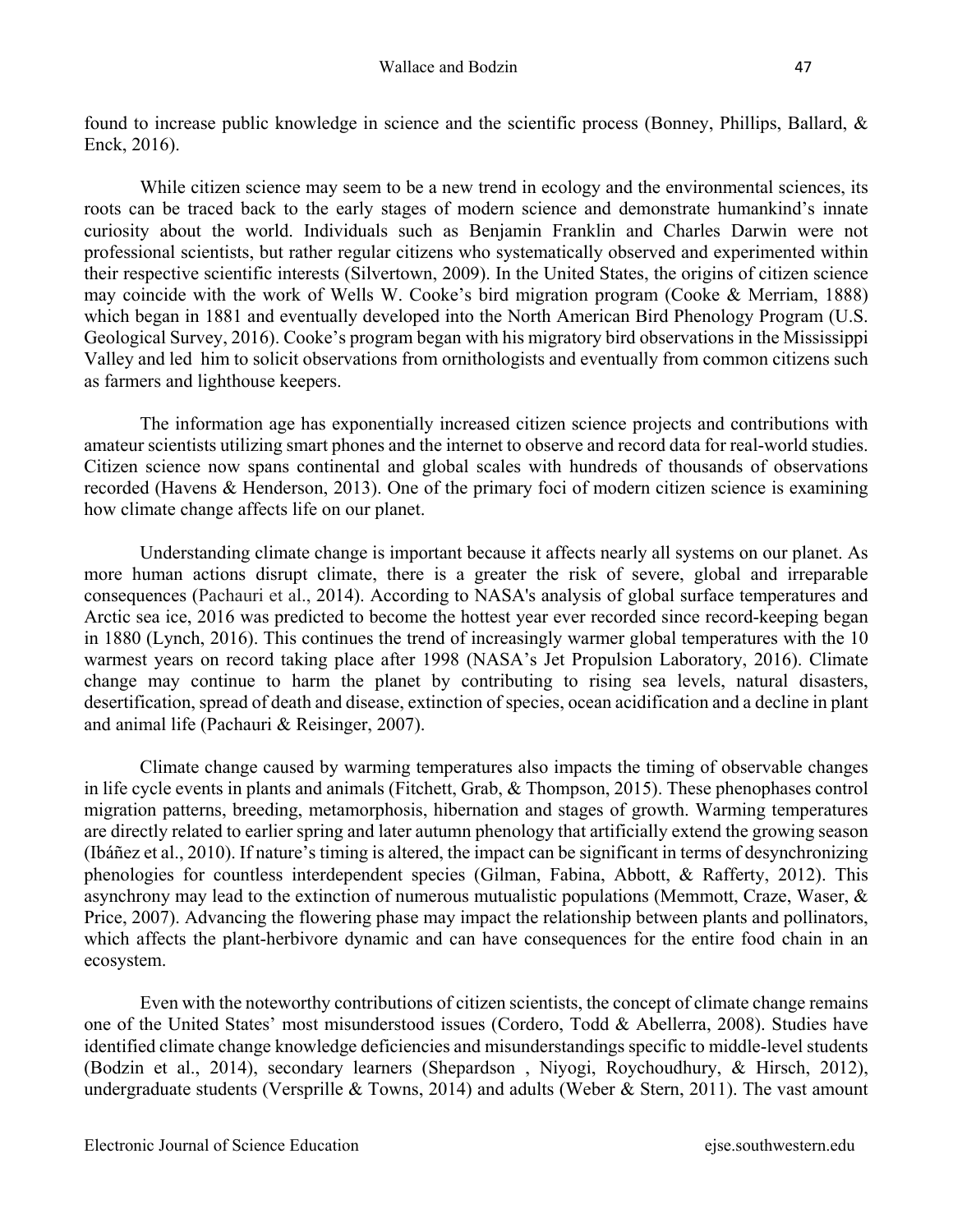of climate change research, it seems, has not correlated with public perception (Etkin & Ho, 2007). Educating society in this area may be particularly difficult as this subject may challenge a person's worldview (Priest, 2013) and despite a myriad of evidence and scientific research, there still exists a widely contested debate on the matter by the general public (Douglas & Sutton, 2015). There are factions of the U.S. population that reject the very existence of anthropogenic climate change (Dunlap & Jacques, 2013). This denial is often a deeply-rooted belief that is closely aligned to an individual's political affiliation (Dickinson, Crain, Yalowitz, & Cherry, 2013) and one's sense of self (McCright & Dunlap, 2011). It is apparent that this vital topic is vastly misunderstood and steps must be taken to educate those who may not recognize its impact. In addition, it is important that citizens understand how they contribute to anthropogenic climate change and understand that there are actions that can be taken to mitigate humaninduced causes of climate change.

Citizen science participation offers learners a way to contribute to climate change research and creates real and meaningful opportunities for individuals to enact change in their communities and their identities (Meyer et al., 2014). This study aims to understand how students may develop scientific citizenship using a learning approach with mobile learning and authentic practice (MobiLAP) when taking part in a citizen science project. It is hypothesized that this approach will create the potential for scientific citizenship identity formation. If students develop identities as citizen scientists, they may be more likely to participate in future scientific citizenship programs, seek additional science, technology, engineering and math (STEM) education (Price & Lee, 2013), pursue STEM careers (Hiller & Kitsantas, 2014) and may be more inclined to take part in pro-environmental thinking and decision-making (Johnson et al., 2014).

#### **Literature Review**

Research suggests that the state of STEM learning in the United States is not adequately preparing students for the demands of today's economy and the economy of the future (National Research Council, 2011; National Science Board, 2007). Engaging in citizen science practices may be a way to address this issue. Studies have shown that citizen science participation can increase scientific literacy (Jordan, Gray, Howe, Brooks, & Ehrenfeld, 2011), positive attitudes toward science (Price & Lee, 2013), personal engagement in science (Crall, et al., 2013), knowledge of the scientific process (Garbarino & Mason, 2016), conservation efforts (Toomey & Domroese, 2013) and student motivation toward pursuing STEM careers (Hiller & Kitsantas, 2014). A study by Price and Lee (2013) revealed that while attitudes toward science and citizen science increased after intervention, participants' self-evaluation of scientific knowledge significantly decreased. Interviewees had an appreciation for knowledge yet to be learned.

Citizen science has often gone uncredited in terms of its contributions to science. In a study of 173 original research papers on the effects of climate change on migratory birds, Cooper, Shirk and Zuckerberg (2014) found that nearly fifty percent of the studies relied on contributions from citizen scientists. This indicates both the need for and credibility of citizen science in terms of contributing to global change research. The data gleaned from scientific citizenship have even been used to provide policymakers with the insight needed to make environmental decisions (Cohn, 2008).

In order for an individual to form a citizen science identity, a transformative learning experience may need to take place. Transformative learning changes an individual's perceptions, frames of reference and habits of mind (Illeris, 2013; Mezirow, 1978). It also alters the ways in which individuals connect to issues emotionally, cognitively and socially (Illeris, 2004, 2007). Authentic scientific inquiry has shown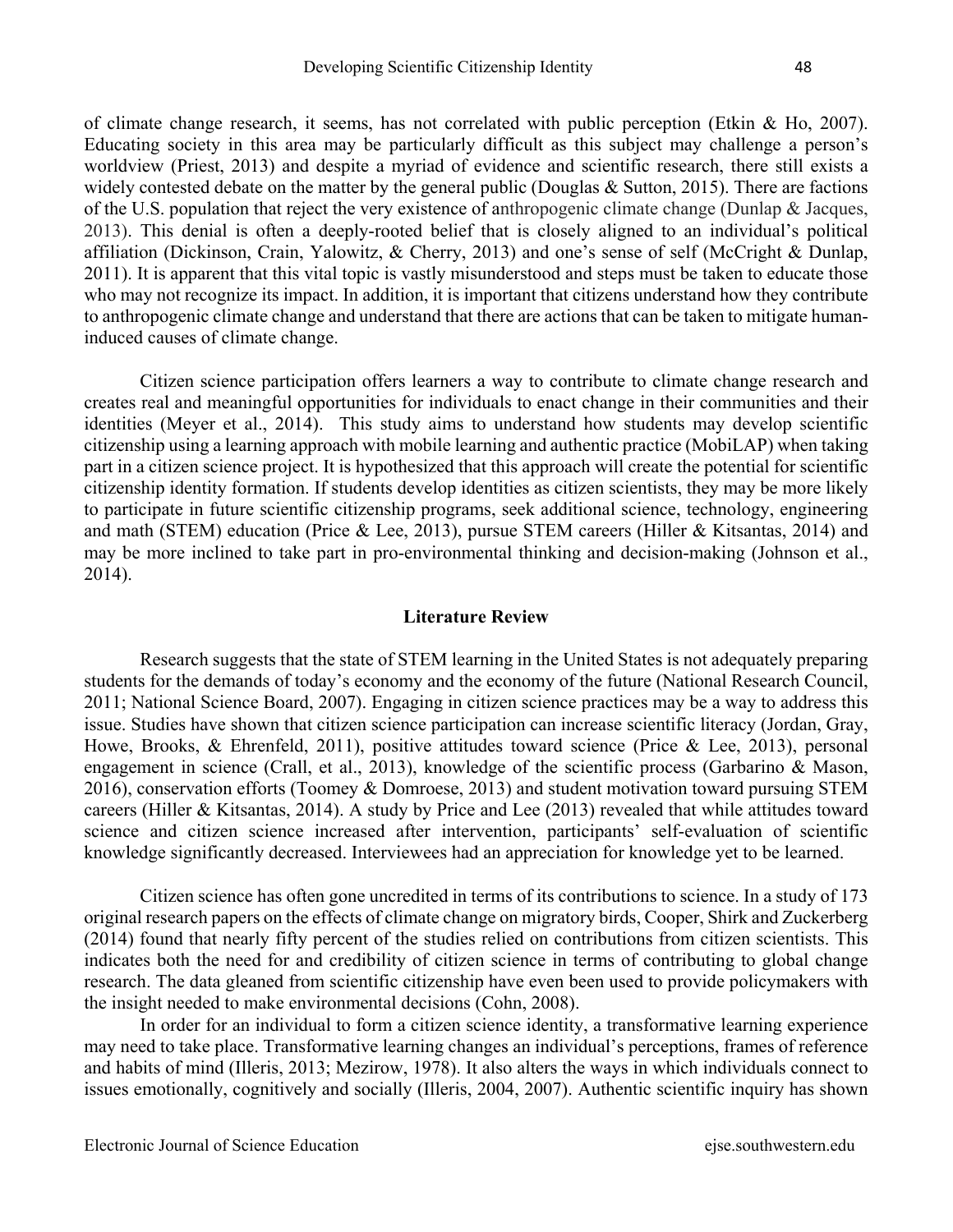promise in creating transformational learning opportunities in high school students in which an individual's educational and career path may be altered (Walker & Molnar, 2014) and can even lead to a shift in identity (Farnsworth, 2010).

Luehmann (2009) defined identity as an individual's "recognition as a certain kind of person" (p. 52). This recognition stems from one's engagement in everyday, contextual experiences. Authentic learning enables students to take part in realistic tasks using real-world tools and resources while thinking and acting like professionals in order to address legitimate problems (Herrington, Parker, & Boase-Jelinek, 2014). It is important to note that being engaged in activity is vital to identity formation in addition to the interpretation or recognition of engaging in said activities (Gee, 2005). As learners take part in authentic scientific practice and have the opportunity to reflect on these actions, changes to their perceptions and attitudes about science may take place (Toomey & Domroese, 2013).

A change in one's identity may not be an individual endeavor. Wenger's (1998) social theory of learning points to the impact of social participation and recognition as key components of identity development. Likewise, the context in which authentic learning experiences takes place plays a major role in terms of identity formation. Learners develop identities during school (Rubin, 2007), in after-school programs (Luehmann, 2009), in informal settings (Cole, 2012) and even virtually (Gaydos & Squire, 2012). A study conducted by Hughes, Nzekwe, and Molyneaux (2013) revealed significant positive changes in STEM identities in students that took part in authentic STEM activities.

The identification as a certain kind of person can have lifelong effects on an individual (Flum  $\&$ Kaplan, 2012). Most adults can quickly recall their favorite subject during their high school years. That particular subject or content area may have had a significant impact on the adult's life and career choices. Learning about a particular subject in school can help shape student identities and may be a contributing factor to a student's world view (Lave & Wenger, 1991). Identity theory (Burke & Stets, 2009; Stryker, 1980) contends that each individual in today's society has multiple identity roles that correspond to the varying roles they play in society. Learners may identify a certain way while in a group, such as a classroom setting or team, but may identify in different ways in other social situations. For example, a sophomore in high school may identify as an "Environmental Science Club" member on Thursdays during a weekly meeting, but may not identify as such in other instances. Identity is a fluid process that shifts according to context. In order to form a lasting identity, learners should have a truly transformative experience that changes perceptions, frames of reference and habits of mind.

## **Mobile Learning**

Mobile learning has the potential to create meaningful, personalized, situated (Huang, Yang, Chiang, & Su, 2016) and authentic learning. Research has shown that mobile learning has been used effectively to create authentic learning experiences in varying contexts (see for example Baya'a & Daher, 2009; De Pietro, 2013; Hsu & Ching, 2012). Additionally, research by Shin and Kang (2015) indicated that the use of mobile learning technologies strengthened attitudes toward and acceptance of mobile learning in participants. Mobile learning may also play a significant role in shaping learner identity. Ranieri and Pachler (2014) found that adults who learned via mobile device were able to create and build upon their own identities as learners both in formal and informal learning settings. Wallace (2011) demonstrated that mobile learning is instrumental in creating positive learning experiences for disenfranchised learners and aids in creating learning identities within those groups.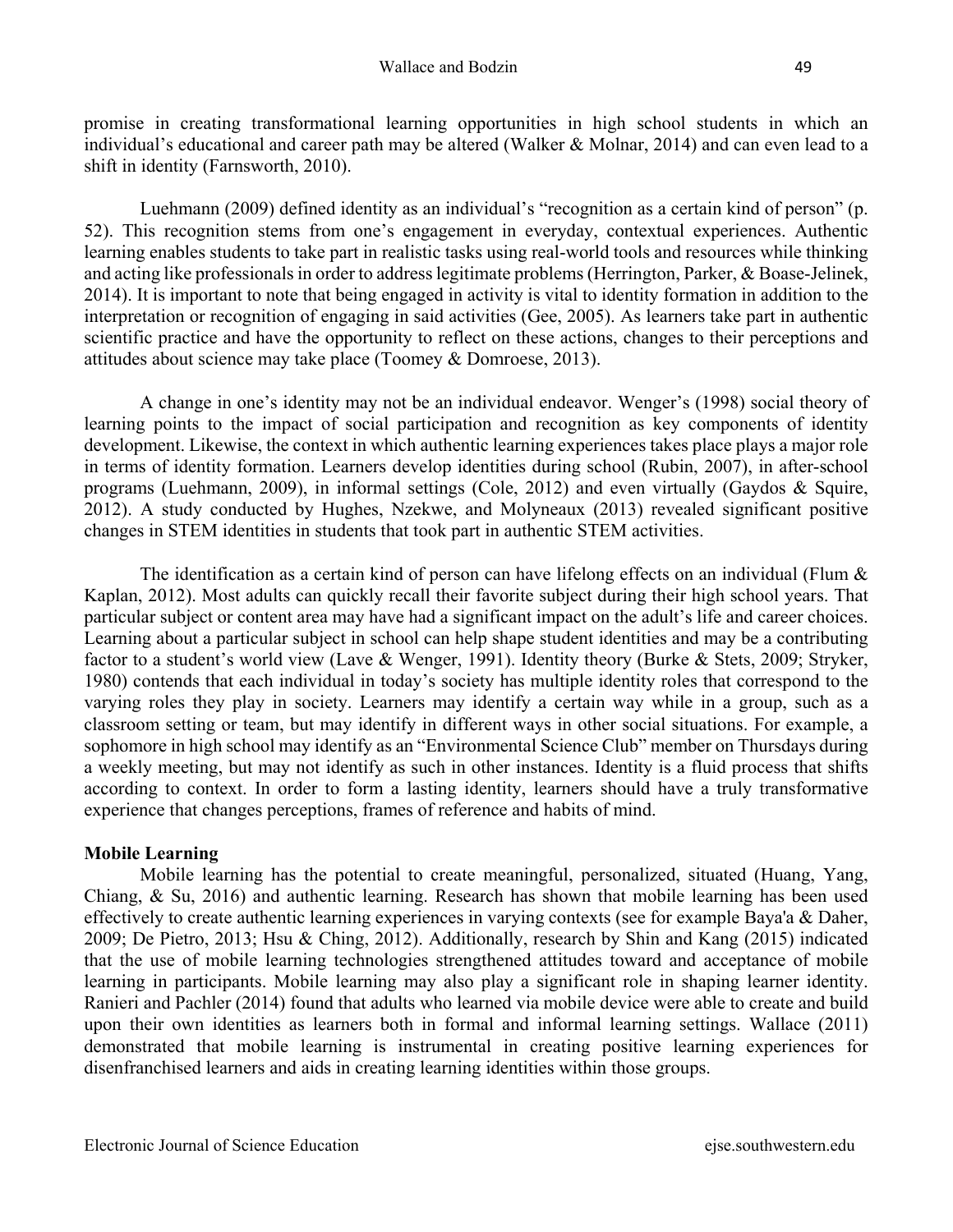Many of the tasks required in citizen science projects can be completed by using mobile technologies (Devisch & Veestraeten, 2013). For instance, a smartphone may be used to record the latitude, longitude and altitude of a species in addition to collecting other information such as specimen photos and phenophase. The use of mobile devices seems to go "hand in hand" with many citizen science activities as students attain authentic experiences when they attempt to solve real-world issues and contribute to research by learning, collaborating, observing, collecting, reflecting and submitting relevant data (Oberhauser & LeBuhn, 2012).

Using mobile technologies as part of an authentic practice can act as an important bridge between the formal classroom and real-life contexts (Liljeström, Enkenberg, & Pöllänen, 2013) and may extend learning beyond a classroom-based activity. Students may continue to use mobile devices to explore and learn while outside of a formal learning environment (Baloch, Abdulrhaman, & Ihad, 2012; Clough, 2010; Mills, Knezek, & Khaddage, 2014). Thus, mobile technologies have much potential to expand on requisite classroom learning to a learners' self interest. If students become interested in a topic, they may continue learning on their own time which may further stimulate identity development.

Gaydos and Squire (2012) conducted a study that examined student identity as citizen scientists after playing a video game entitled "*Citizen Science*". Throughout the game, students solved problems related to the pollution of a virtual lake system. The goal was to foster student identity as a citizen scientist, which would ultimately lead students to care more for the lakes in their own respective communities. The results, although limited by a brief four-day intervention, found that students had increased their interest, knowledge, skills, and values toward becoming a citizen scientist. Although the activity was not completely authentic, one could argue that since the learning simulation did have an authentic, real-life context, the student learning activity could be considered to involve authentic science practices. In a study by Ruiz-Mallén et al. (2016), secondary school students took part in a long-term citizen science project which caused participants to reframe their attitudes and perceptions of science and lead them toward generating ideas of self as legitimate, empowered, competent and informed actors. Thus, it appears that citizen science can create transformative learning experiences with participants.

#### **The Mobile Learning and Authentic Practice (MobiLAP) Approach**

MobiLAP is one promising approach that integrates citizen science, mobile learning and authentic practice. The efficacy of this type of approach was evident in a study by Liljeström et al. (2013). Participants in this study used mobile phones, digital cameras and GPS devises to capture observations, take field notes and transfer data during out-of-school activities. Mobile learning technologies propelled the learning and practices toward more expert-like practices. This study demonstrated how classroom instruction, mobile learning and authentic scientific inquiry enhanced scientific learning in participants' learning practices. Moreover, Herrington and Parker (2013) cite the potential for knowledge scaffolding, collaboration and the use of emerging technologies as cognitive tools when learners pair mobile learning with authentic tasks.

The MobiLAP approach builds on the work of Gaydos and Squire (2012) by integrating mobile learning with authentic citizen science experiences to foster scientific citizenship in participants. Mobile phone technologies can create opportunities for amateur scientists to record, share and interpret a wide variety of data for citizen science projects (Kridelbaugh, 2016). Participants that use personal mobile devices may continue to learn informally (Khaddage, Müller, & Flintoff, 2016) and take part in scientific citizenship during non-school hours. With 73% of teens having access to a smartphone (Lenhart, 2015),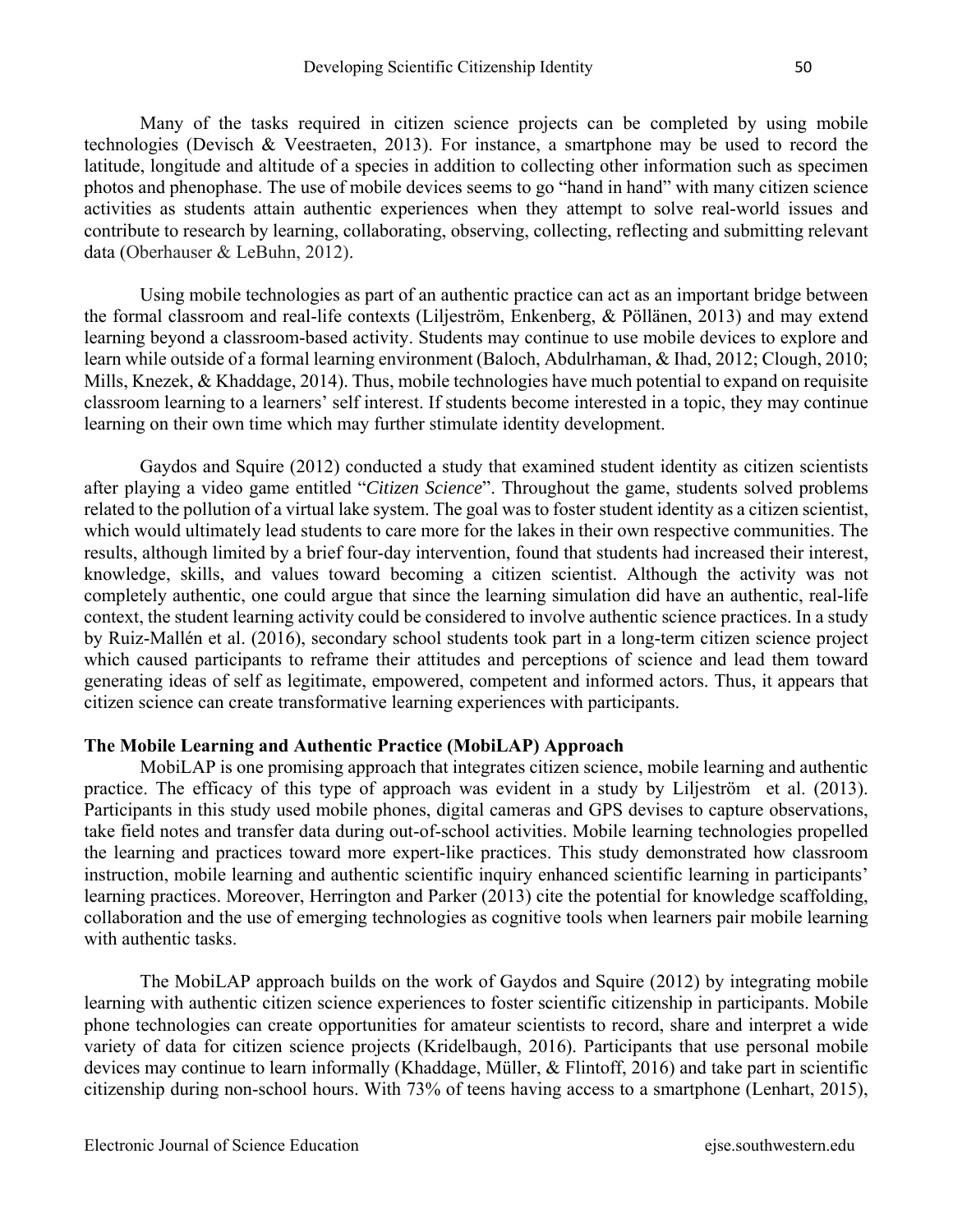leveraging their access and ability with the devices seems a promising approach toward citizen science contribution. The MobiLAP approach also holds promise for contributing to citizen science identity formation. The ubiquity of mobile devices and their prevalence as tools in citizen science creates a combination that may stimulate citizen science identities in participants. We hypothesized that students who take part in the MobiLAP approach will have an increased interest in science and technology, increased interest in STEM careers and education, and increased attitudes and perceptions toward their respective identities as citizen scientists.

### **Research Questions**

The importance of creating lifelong educational and career interest in science and technology related fields may be directly tied to the formation of citizen science identity. Based on this premise, this study addresses the following research questions:

- How does high school student interest in science and technology change after taking part in the MobiLAP approach?
- How does the MobiLAP approach impact high school students in terms of college and career interest?
- How do high school students perceive their identity in regard to scientific citizenship after taking part in the MobiLAP approach?

### **Method Section**

### **Participants**

A convenience sample of 78 ninth grade students (31 males and 47 females) ages 14-15 years was selected from six biology classes at a high school in the eastern United States. The six classes ranged from six students to 30 students for a total of 120 students. Forty-two students were not able to participate due to non-submission of permission forms, health forms, field trip forms or because of absence. The demographic distribution for the students was 40% White, 15% Black or African American, 15% Asian, 3% American Indian and Alaska Native, 3% Native Hawaiian and Other Pacific Islander and 24% identifying as "Some Other Race". High school students were selected as the target population because at this age, identities may be developed through learning and career decisions may not yet be finalized. In addition, individuals at this grade level are likely to have experience with technology, such as Web browsers, smartphones, apps, etc. and it is highly likely that they may own smartphones themselves.

Three intact classes were randomly assigned to the control group while the other three classes were assigned to the intervention group. The purpose of assigning classes in this manner was to create an efficient way of conducting the intervention with students by class. Logistically, it would not be feasible to separate the participants via other sampling methods such as random sample. One group of three intact classes (n=39) took part in the experiment, while the remaining three classes (n=39) acted as the control group and had a "business as usual" classroom experience.

#### **Design**

This study used a quasi-experimental design. Data were collected in several forms including presurveys, post-surveys and an open-ended questionnaire. Surveys were conducted at pre-intervention and post-intervention time points. Participants also completed a brief demographic survey that captured data such as gender, race and age. This study was designed to analyze changes in interest in education and careers related to STEM, mobile learning and scientific citizenship identity.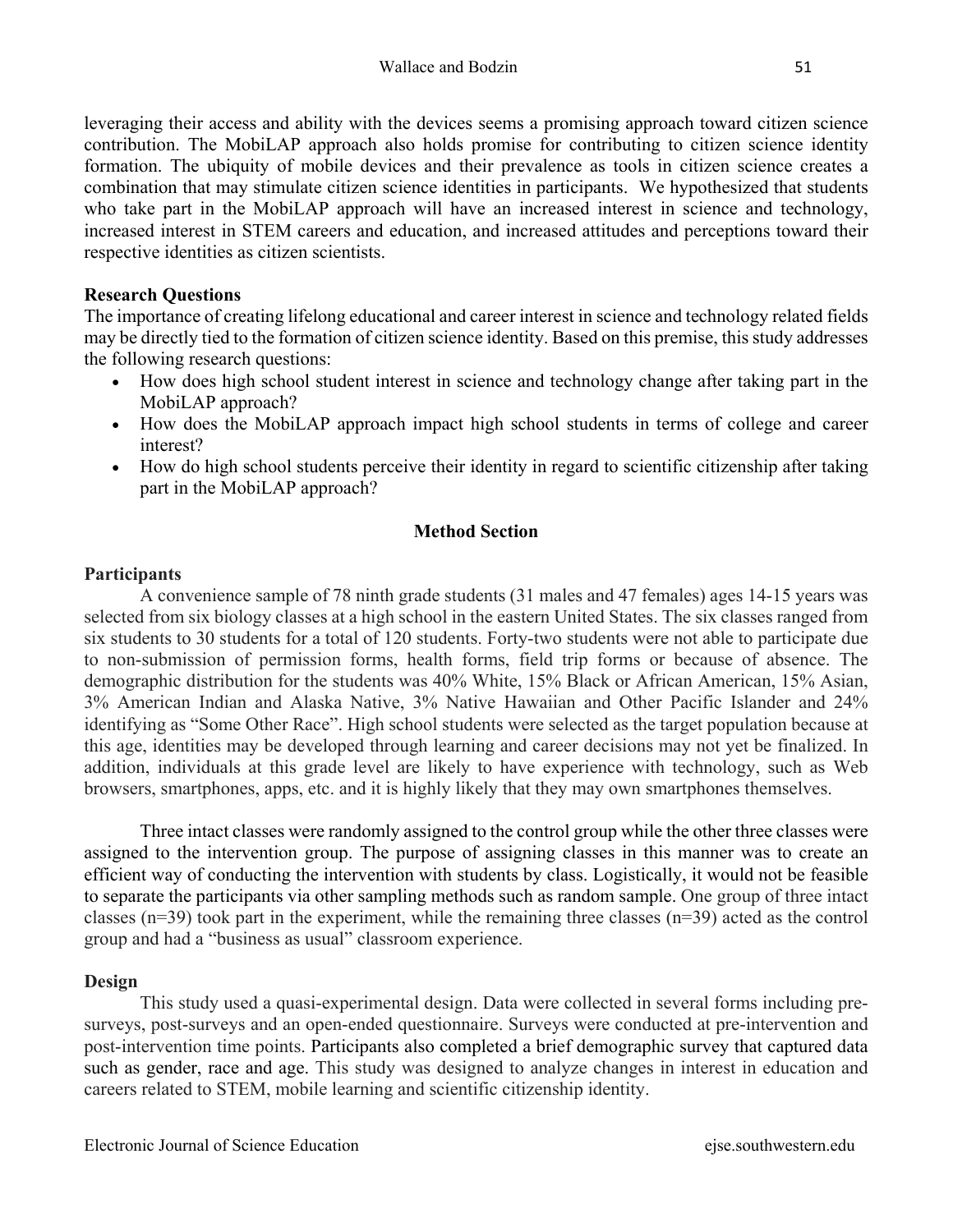## **Instruments**

The Scientific Citizenship, STEM Interest and Mobile Learning (SCI-ML) Survey (see Appendix A) is a 41 item quantitative scale developed to measure how mobile learning and the authentic practice of participating in a citizen science project may impact citizen science identity formation, perceptions of mobile learning and interest in STEM related fields. The instrument consists of four subsections. The first subsection includes ten items related to science and technology learning; select items include *I plan to take more science classes in high school*, *More time in the school day should be devoted to science* and *I enjoy using technology to learn science*. The second subscale has eight items related to science and technology careers; select items include *Working in technology would be interesting*, *I would NOT enjoy a job in technology* and *I will probably choose a job that involves using technology*. The third subsection includes thirteen items related to citizen science identity; select items for this subsection include *Contributing data/information to Citizen Science is important for the planet*, *I want to be a Citizen Scientist* and *I feel like a Citizen Scientist*. The final of the four subsections has ten items related to mobile learning; select items for this subsection include *Using mobile technologies helps me learn*, *I use mobile technologies for schoolwork* and *Mobile technologies make learning fun*. Participants responded to each item with responses based on a Likert-type scale of 1 (strongly disagree) to 5 (strongly agree). The possible scores for the entire SCI-ML survey range from 41-205. Participants in the intervention group responded to six additional open-ended questions following the intervention (see Appendix B).

We developed the SCI-ML survey by reviewing existing instruments in the literature related to student interest in STEM, mobile learning and citizen science identity. Two subscales from the SCI-ML instrument were derived from the Student Interest in Technology and Science (SITS) Survey (Romine, Sadler, Presley, & Klosterman, 2014). The SITS instrument has three subscales; however, only two of the original subscales were modified for use in the SCI-ML instrument: *Ideas about learning* and *Ideas about careers.* The Cronbach's alpha for both of these subscales was .80 for the original SITS study.

To validate the SCI-ML instrument, two independent experts in the fields of environmental science and education reviewed the SCI-ML instrument and offered feedback for several items. In addition, a student in the target population age took part in pilot testing the survey and reviewed the language used for each question. A few minor wording and formatting changes were made to increase the validity of the instrument.

Cronbach's alpha (Cronbach, 1951) was used to determine the internal consistency of the SCI-ML survey. Each subscale was checked for negatively correlated items on both pre and post surveys. The results indicate a high level of internal consistency as determined by a Cronbach's alpha of 0.850 for both the pre-survey and post-survey for the entire SCI-ML instrument. Additionally, the Cronbach's alpha for each of the four subscales was between 0.784 and 0.912 (Table 1). Table 2 displays a correlation table for the three main constructs: Ideas about science and technology, Ideas about careers, and Ideas about citizen science. These three subscales were statistically correlated with each other.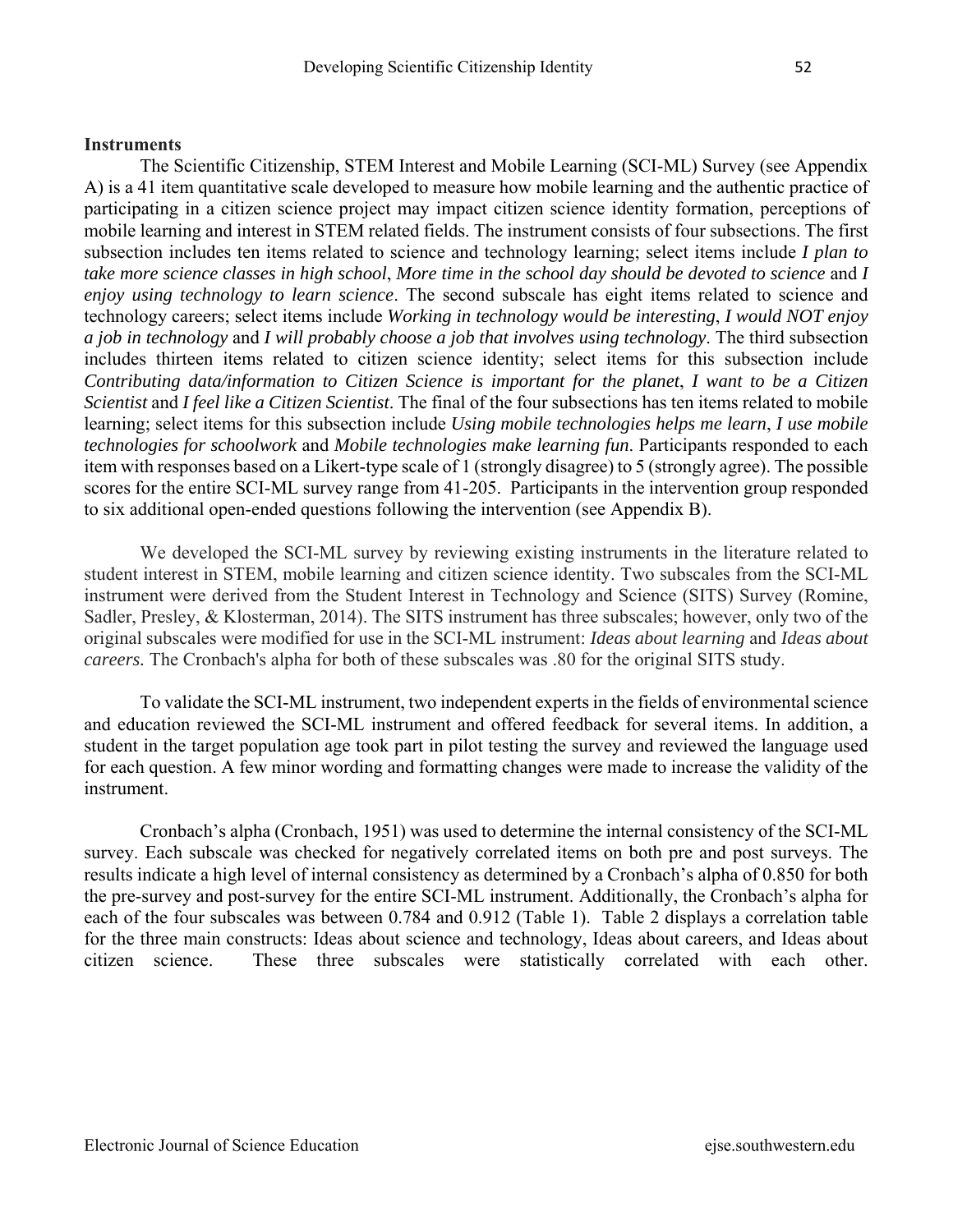## Table 1

| Subscale                                                       | Pre-survey<br>alpha $(n=78)$ | Post-survey<br>alpha $(n=78)$ |
|----------------------------------------------------------------|------------------------------|-------------------------------|
| Ideas about Learning Science and Technology (10 items)         | 0.818                        | 0.784                         |
| <i>Ideas about Careers in Science and Technology</i> (8 items) | 0.805                        | 0.813                         |
| <i>Ideas about Citizen Science</i> (13 items)                  | 0.889                        | 0.892                         |
| Ideas about Mobile Learning (10 items)                         | 0.891                        | 0.912                         |

*Internal consistency (Cronbach's alpha) of SCI-ML instrument by subscale* 

# Table 2

*Pearson correlations for main study variables*

|                                    | <b>I</b> deas |     | about Ideas about careers | Ideas           | about |
|------------------------------------|---------------|-----|---------------------------|-----------------|-------|
|                                    | science       | and |                           | citizen science |       |
|                                    | technology    |     |                           |                 |       |
| Ideas about science and technology |               |     | $.539**$                  | $.534**$        |       |
| Ideas about careers                | $.539**$      |     |                           | $.544**$        |       |
| Ideas about citizen science        | $.534**$      |     | $.544**$                  |                 |       |
|                                    |               |     |                           |                 |       |

\*\*Correlation is significant at the 0.01 level (2-tailed).

## **Procedures**

In order to have a successful citizen science project, there must be a certain level of resources available and training provided to participants (Cox et al., 2015). The literature recognizes, however, that there may be a challenge in providing training to these amateur scientists in order to get the most out of their participation (Roy, Baxter, Saunders, & Pocock, 2016; Starr et al., 2014). Geographic location, subject matter knowledge and technological proficiency are all areas that may impact an individual's training and subsequent contributions. Training via in-person or video training methods are essential for participants to collect and contribute data to citizen science projects (Starr et al., 2014; Vermeiren, Muno, Zimmer, & Sheaves, 2016).

Participants in both the control group and intervention groups completed The Scientific Citizenship, STEM Interest and Mobile Learning Survey (SCI-ML) at two time points - pre-intervention and post-intervention over the course of a four-day period in October, 2015. Each survey was identical with the exception of a six-item open-ended questionnaire (Appendix B) that was given only to the intervention group after the intervention. The purpose of the open-ended questions was to gain further insight about student interest in STEM careers and education, citizen science identity, and mobile learning.

 The control group completed a "business as usual" classroom experience in which they were presented with a lesson on global warming and climate change from the classroom biology teacher. Following the lesson, participants were arranged in teams of three and began working together on a group presentation about climate change and its effect on plant and animal species. Students were given time in class to work on this assignment and continued the project for homework over the next three days. After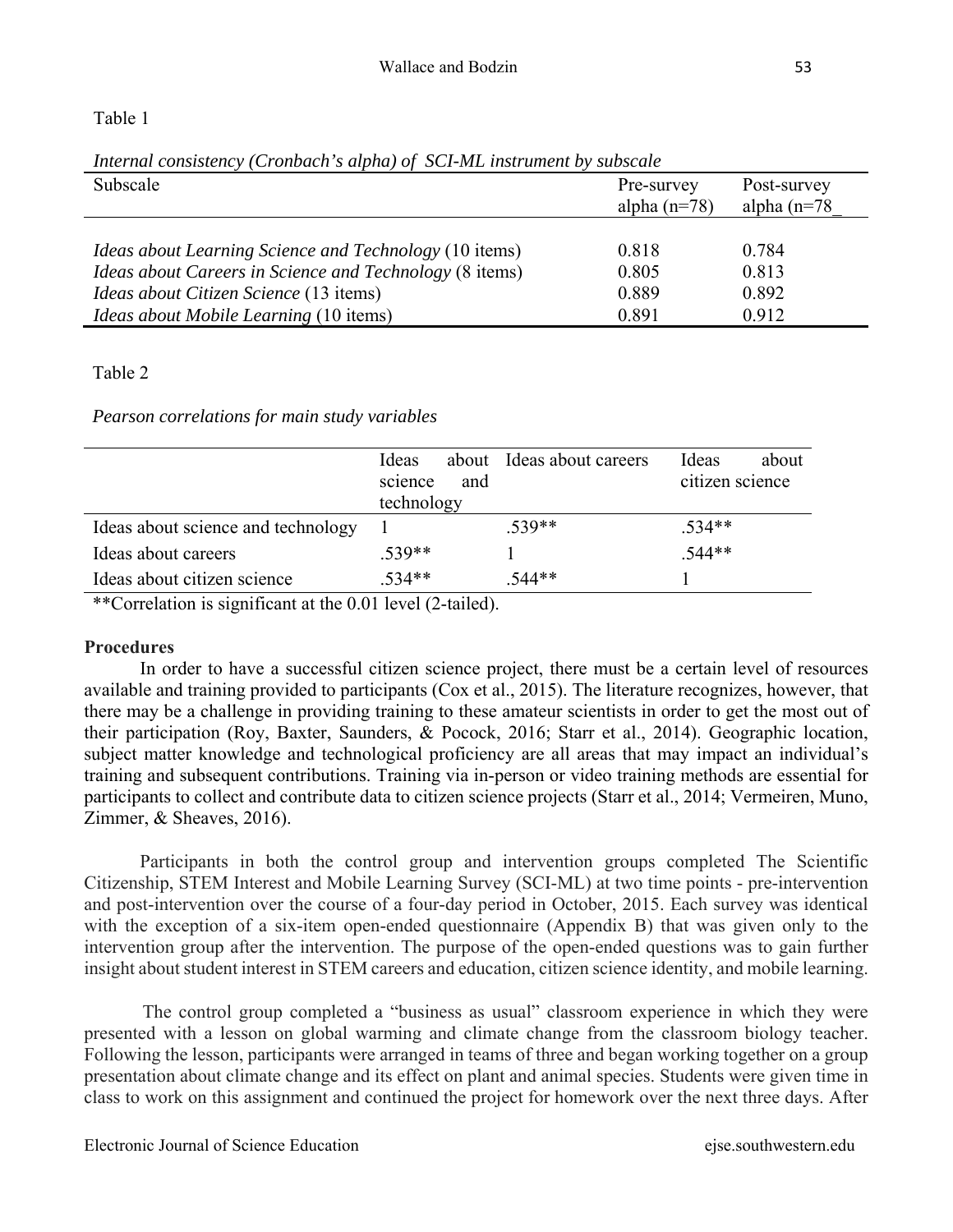completing the assignment, participants presented their findings to their peers and instructor in the form of a group presentation. Following the presentations, participants again completed the SCI-ML survey.

 The intervention group was presented with the same lesson on global warming and climate change from the classroom biology teacher. Following the lesson, this group did not complete a group presentation on climate change. Instead, they were introduced to a national citizen science research project, Project Budburst (Chicago Botanical Garden, 2015). In this large-scale citizen science project, amateur scientists around the country collect plant and tree data in an effort to better understand the effects of climate change on plant species. The study examines phenophase data to determine if the trend of increasingly warmer temperatures affects phenological events and thus impacts micro and macroclimates. The duration of the intervention group learning activities and control group activities were the same.

Collecting data for Project BudBurst required the use of several mobile technologies. Using a bring your own device (BYOD) approach, students used their own smartphones to gather data in the project. In order to accurately identify tree species, participants were given instruction on the use of the *Leafsnap* app (Columbia University, 2011). This app uses a smartphone's built-in camera along with an algorithm to identify plant and tree species by taking and uploading photos of the leaf that is being investigated. The location of each species sampled was determined by using the *Where Am I At* app (Admapps, 2015) that displays the latitude, longitude and altitude of the targeted site. The majority of students in the intervention group  $(n = 31)$  owned iPhones and were able to download the apps for free. Participants that did not own an iPhone were paired with those who did. Students were familiarized with the Project Budburst observation report, a form where they would record information on tree sample data such as species, phenophase (leaves blooming, flowering, changing color or falling), date, time, and location.

Participants in the intervention group took part in a field trip to a nearby natural area with a large assortment of tree species in order to collect data for Project Budburst. Working in teams of two or three, participants gathered data for Project Budburst. Students walked along hiking trails and used the *Leafsnap* app to identify tree species, the *Where Am I At* app to capture sample locations and the Project Budburst observation report to record all of the data. In addition, participants utilized camera apps to take photos of the local environment and collected leaves as physical evidence to examine further later in the classroom.

 Once back in the classroom, participants in the intervention group, confirmed the identity of each collected leaf sample by cross-referencing physical evidence with classroom resources. Once tree species were validated, each student submitted their data to Project Budburst via the online submission form located at the project Web site. After completing the project, participants again completed the SCI-ML instrument and the six open-ended questions. The intent of the open ended questions was to gain additional insight into student perceptions about the citizen science project.

## **Data Collection and Analysis**

A repeated measures analysis of variance (ANOVA) with two treatment groups was used to examine the quantitative data in the pre- and post-intervention surveys. For analyses that proved to be significant, further analysis using pairwise t-tests was conducted. SPSS was used to process the data from the SCI-ML instrument. In addition, qualitative data were examined in order to provide further insight into the study. A member check occurred to ensure accuracy and credibility of the qualitative data interpretation. The pretest mean of the control group (134.07) was slightly higher than the pretest mean of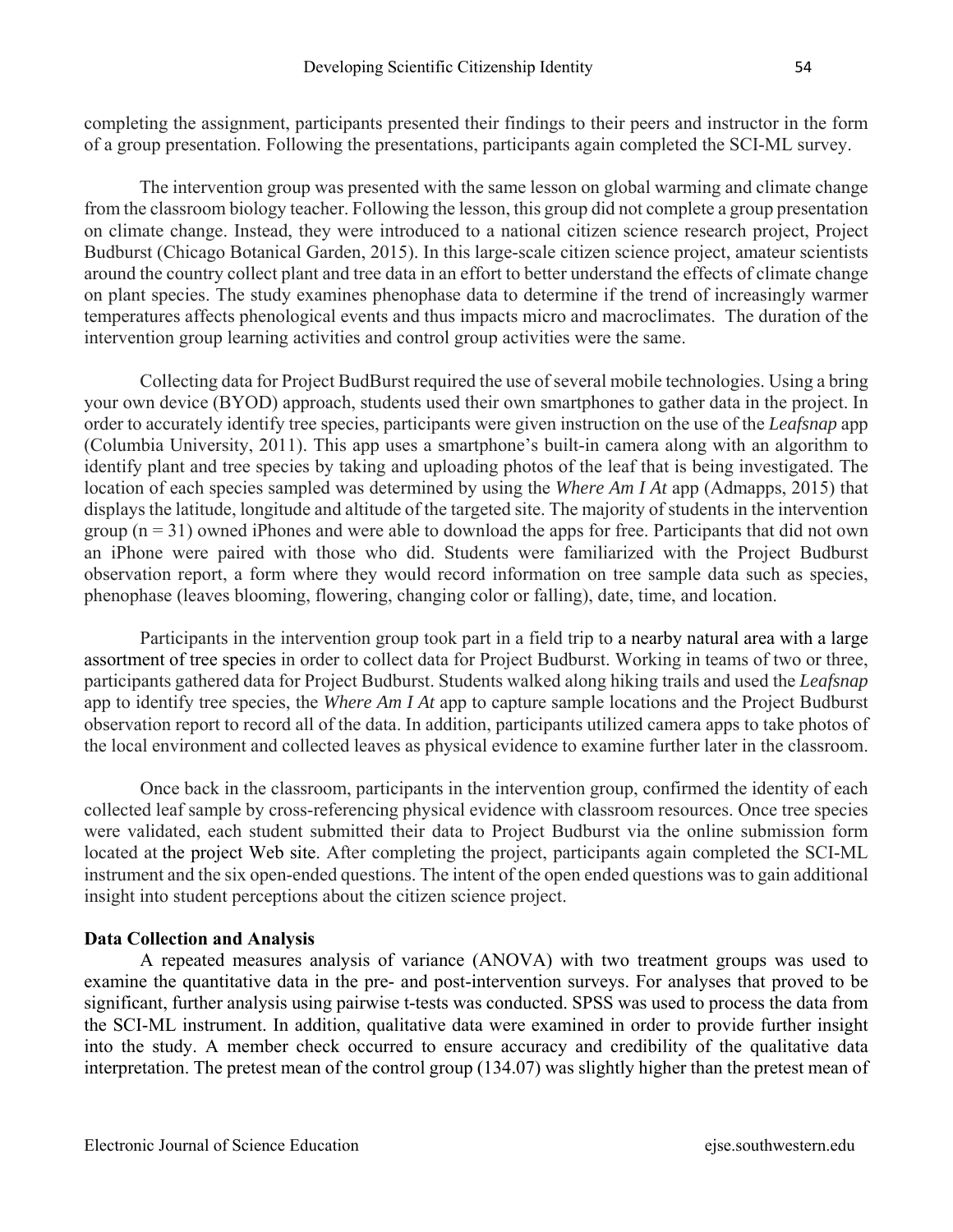the intervention group (129.15). A t-test was conducted to compare the two pre-test means. The two pretest means were found to be not statistically significantly different ( $p > .05$ ).

## **Results**

The SCI-ML instrument was used to address the study's three research questions that examined student interest in science and technology, interest in STEM education and careers and citizen science identity. Each research question corresponded with a subscale in the instrument. These subscales were *Ideas about learning* (research question 1), *Ideas about careers* (research question 2) and *Ideas about citizen science* (research question 3).

The MobiLAP group means for the entire SCI-ML instrument were 129.15 (pre) and 135.30 (post) with standard deviations of 0.64 and 0.59 respectively. The control group means were 134.07 (pre) and 134.48 (post) with standard deviations of 0.33 and 0.36. The means and standard deviations for each subscale of the instrument are listed in Table 3.

Table 3

| Scale of Measurement                                                         | Control<br>Mean $(SD)$ | Group            | MobiLAP<br>Mean (SD) | Group                 |                |
|------------------------------------------------------------------------------|------------------------|------------------|----------------------|-----------------------|----------------|
|                                                                              | Pretest                | Posttest         | Pretest              | Posttest              | Effect<br>Size |
| Entire Instrument                                                            | 134.07<br>(0.33)       | 134.48<br>(0.36) | 129.15<br>(0.64)     | 135.3<br>(0.59)       | 9.61           |
| Subscale<br>Ideas<br>1:<br>about<br>learning<br>and<br>science<br>technology | 32.0(0.43)             | 32.1(0.55)       | 32.1(0.72)           | 32.5 $(0.52)$ 0.55    |                |
| Subscale 2: Ideas about careers 25.52 (0.46) 25.44 (0.51) 23.2 (0.80)        |                        |                  |                      | 24.64<br>(0.74)       | 1.80           |
| Subscale 3: Ideas about citizen 41.73 (0.41) 42.0 (0.39)<br>science          |                        |                  | 40.04(0.69)          | 43.94<br>(0.68)       | 5.65           |
| Subscale 4: Ideas about mobile $34.8(0.49)$<br>learning                      |                        | 34.2 (0.84)      | 35.0(0.49)           | $34.8$ $(0.88) -0.40$ |                |

*Means and Standard Deviations of the pre and posttest scores for the entire SCI-ML instrument and its subscales by the type of intervention.*

A two-way mixed ANOVA analysis was performed for the entire instrument with the group (control or intervention) as the between-subjects factor and time (pre and post) as the within-subjects factor. There was a main effect of time [F(1, 76) = 6.14, p = 0.015, partial eta<sup>2</sup> = 0.075] and no statistically significant main effect was determined for the type of intervention [F(1, 76) = 0.23, p = 0.64, partial eta<sup>2</sup>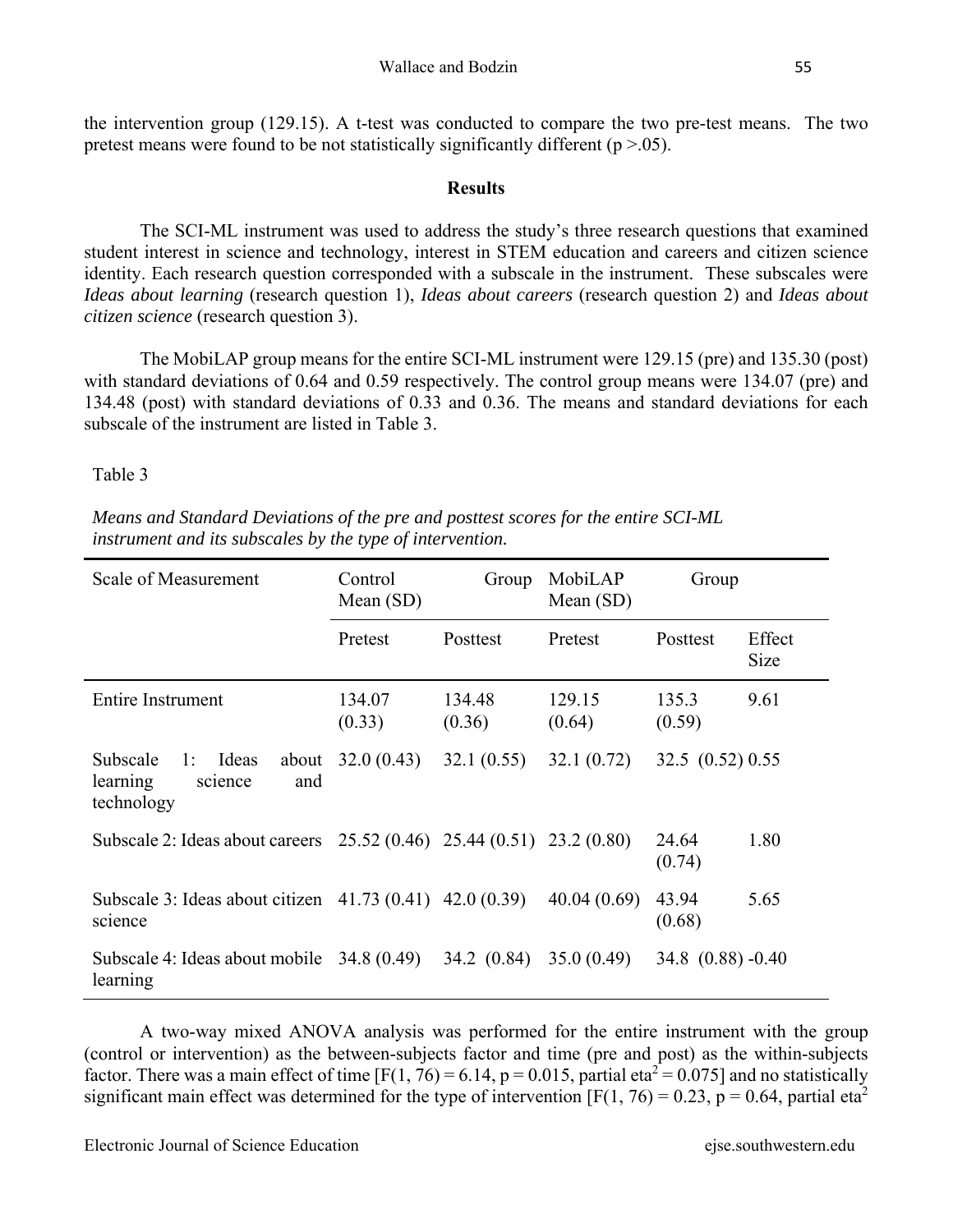$= 0.003$ . However, there was a significant interaction between the different time periods and the type of intervention that was used [F(1, 76) = 4.86, p = 0.030, partial eta<sup>2</sup> = 0.060]. Further analysis using pairwise t-tests revealed that the post-survey scores on the entire SCI-ML instrument significantly increased compared to the pre-survey scores for the intervention group  $(t(38) = 2.38, p = 0.023)$  but not for control group (t(38) = -0.80,  $p = 0.431$ ).

To further understand the intervention's impact, each of the instrument's four subscales was analyzed individually using a two-way mixed ANOVA design at a level of significance of 0.05. Results indicating significant interactions were further analyzed with pairwise t-tests. The *Ideas about Careers* subscale showed a main effect of time  $[F(1,76) = 4.42, p = 0.039,$  partial eta<sup>2</sup> = 0.055] but there was no main effect of the type of intervention  $[F(1,76) = 1.97, p = 0.165,$  partial eta<sup>2</sup> = 0.025]. There was a significant interaction with this subscale between the effect of time and the type of intervention used  $[F(1,76) = 5.094, p = 0.027,$  partial eta<sup>2</sup> = 0.063]. There was a significant main effect of time [F(1,76) = 16.98, p < 0.001, partial eta<sup>2</sup> = 0.181] but there was no main effect of the type of intervention [F(1,76) = 0.005,  $p = 0.941$ , partial eta<sup>2</sup> < 0.001] for the *Ideas about Citizen Science* subscale. This subscale showed a significant interaction between the time it was completed and the type of intervention  $[F(1,76) = 13.33]$ ,  $p < 0.001$ , partial eta<sup>2</sup> = 0.150]. Further analysis using pairwise t-tests showed that the post-survey scores on this subscale were significantly greater compared to the pre-survey scores for the intervention group  $(t(38) = 3.93, p < 0.001)$  but not for control group  $(t(38) = 3.91, p = 0.001)$ . There were no significant interactions found with the *Ideas about Learning Science and Technology* subscale nor the *Ideas about Mobile Learning* subscale.

Participants in the intervention group  $(n = 39)$  were presented with six additional open-ended questions after the intervention designed to further understand attitudes toward and perceptions of taking part in a citizen science project. The majority of students did not respond to every open-ended item. Twenty five percent (n=10) responded to all six questions while  $28\%$  (n=11) did not respond to any of the open-ended questions. Thirteen students (33% of the intervention group participants) recorded a favorable opinion with regards to taking part in the citizen science project.

Several students noted that the project made science and citizen science "seem more real" and enjoyed playing an active role in an authentic scientific study. Four students indicated the importance of citizen science, in terms of environmental awareness and taking care of the planet. When asked what they enjoyed most about the citizen science project, the majority of student respondents (n=20) cited that the activity took place in nature and outside of the regular classroom experience. Participants said that they most enjoyed "exploring nature and helping science", "helping the environment" and "finding leaves".

Eleven participants found at least one aspect that they did not like about the project. Nearly half of these non-favorable responses dealt with the physical nature of being outside and/or hiking. It may be of interest to note that two of the students had a negative opinion because they wanted more time and freedom to find different leaves for the project, specifically mentioning "not being able to walk off trail and find leaves".

Seven participants identified ways that this project may have influenced their future careers, and interest in STEM. Their responses noted increased interest in agriculture, engineering, science and technology. In addition, six students stated that they continued exploring nature and using the apps outside of their formal school setting.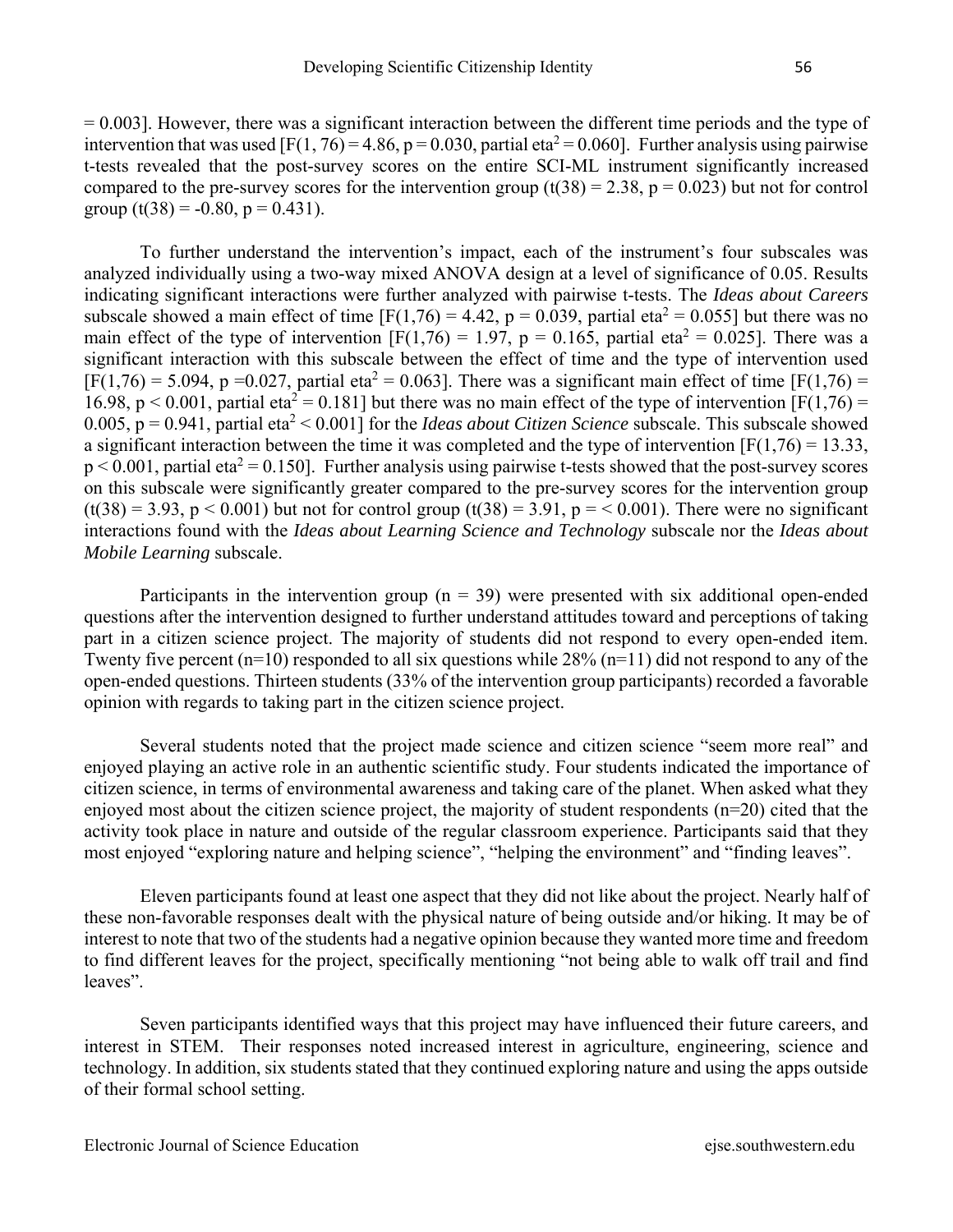In summary, research question one addressed how high school student interest in science and technology changed after taking part in the MobiLAP approach. Findings revealed that interest in science and technology significantly increased with students who used the MobiLAP approach. Research question two addressed the impact of the MobiLAP approach on high school students' college and career interest. Findings revealed that students that took part in the MobiLAP group had a significantly increased interest in STEM careers and education. Finally, research question three considered the impact of the MobiLAP project on citizen science identity in participants. Findings revealed that students who used the MobiLAP had significantly increased attitudes and perceptions of self as citizen scientists.

### **Discussion**

The aim of this study was to understand how implementing a mobile learning and authentic practice approach within a citizen science context fosters citizen science identities. This research also hoped to identify the ways in which mobile learning and interest in STEM education and careers are impacted after taking part in the MobiLAP approach. Considering a brief four-day intervention, the results revealed that introducing the MobiLAP approach has potential to help form citizen science identity and increasing interest in STEM with ninth grade high school students.

The MobiLAP study supports the findings from Price and Lee's (2013) research in that participant attitudes toward citizen science significantly improved after intervention. Likewise, participant identity as citizen scientists increased as was the case in the study by Gaydos and Squire (2012). This approach also proved to significantly improve interest in STEM related careers and education which coincides with the research findings of Hiller and Kitsantas (2014).

This study employed a BYOD approach in which participants had familiarity with using their own mobile devices. The majority of participants owned iPhones that allowed them to download the *Leafsnap* app and *Where Am I At* app at no cost. After the intervention, six participants used these mobile technologies on their own time, thus illustrating the ubiquity of mobile learning and the potential for intrinsic learning outside of the school environment.

An important component of this study is the development of the SCI-ML instrument. To our knowledge, there is no currently existing tool to measure citizen science identity that takes into account mobile learning. We believe that the development SCI-ML instrument makes an important contribution to the literature and will hopefully serve as a valuable resource to the science education community, especially those who are interested in citizen science projects. Understanding how citizen science identities are formed may further promote the important work of amateur scientists and help the public understand important issues such as climate change.

Participants of this study were able to have authentic experiences as citizen scientists, but these instances lasted for a very short time as they spent only one day in the field collecting data and one class period submitting their findings. With the majority of time in the classroom already allotted to educating students with a rigid curriculum to prepare for a mandated high-stakes school biology content assessment, there was little additional curriculum time to include a more in-depth investigation as part of the classroom curriculum. Therefore, only one day of data gathering could be used for Project BudBurst due to these curriculum time constraints. While the study proved to have a significant impact in some areas, a fourday implementation may not have provided a sufficient amount of time to gain a true understanding of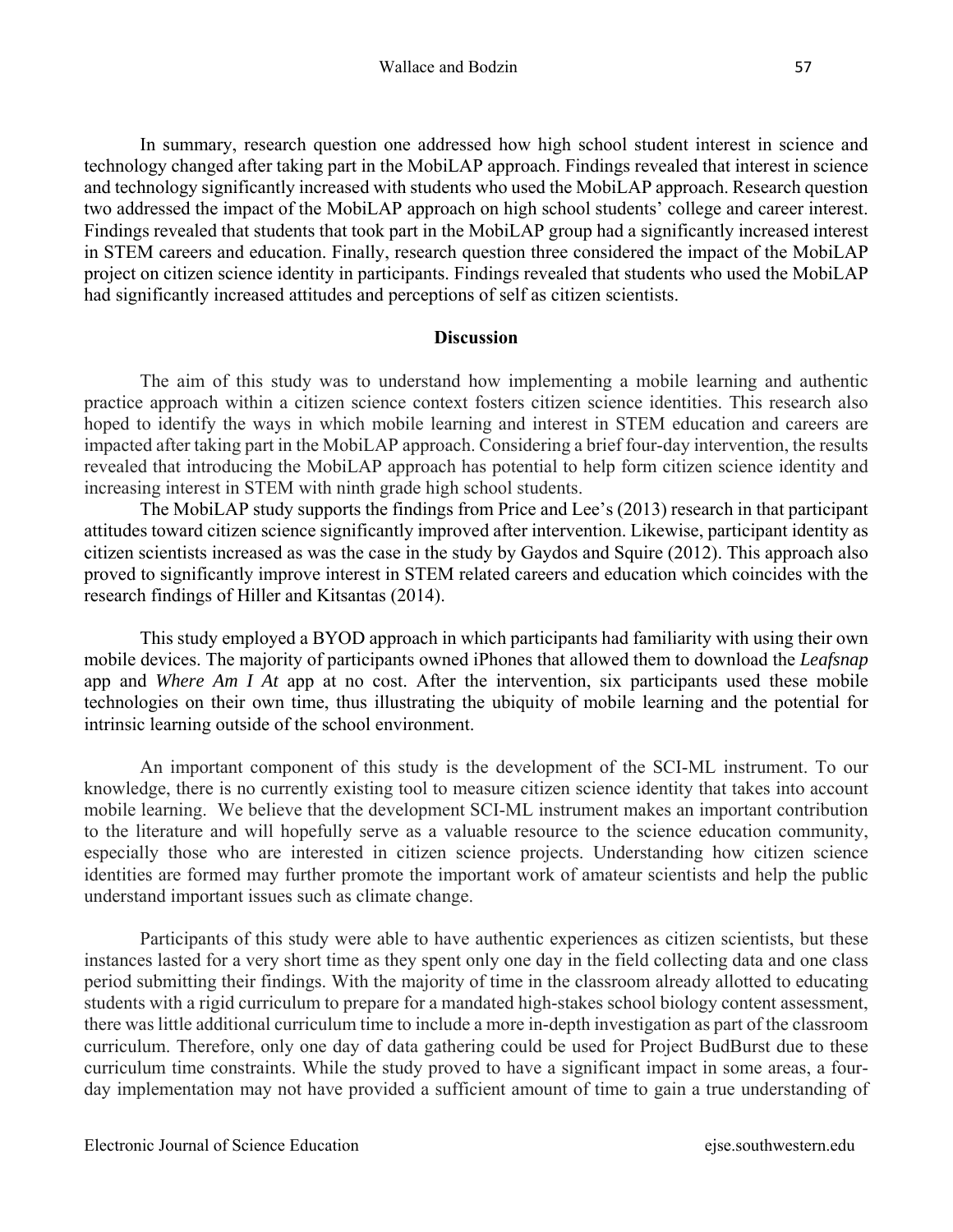how this approach may foster changes in citizen science identity. Given the brief intervention, this study may have merely "scratched the surface" in terms of understanding how the MobiLAP approach may foster citizen science identity. A more prolonged study with multiple observations over the course of one or more phenological cycles may prove to be more optimal to understand the development of citizen science identity, mobile learning and STEM interest. Further studies may wish to separate out citizen science activity with and without a mobile learning component.

The qualitative data demonstrated that participants espouse several key aspects of developing scientific citizenship. The majority of participants in the intervention group (56%) had positive things to say about the experience, with many reporting that being in nature was the best thing about the project. Similarly, several participants noted that the experience created positive feelings as a result of "helping the environment" and made science/citizen science seem "more real". Furthermore, a few participants acknowledged their own learning through the use of technology and that taking part in the project may have contributed to thinking about their career paths.

It is clear that this intervention has impacted many participants' attitudes and perceptions of STEM careers and citizen science in a positive manner. As one participant noted: "Taking part in the citizen science project can change how I feel about citizen science because you are contributing rather than just viewing data". One of the salient points of this study seems to be that students in the intervention group were able to make the connections between the authentic practice of taking part in a legitimate citizen science project and the association of identifying oneself as a citizen scientist. Participants also linked their experiences with an increased interest in STEM careers noting science, technology, engineering and agriculture specifically. This study improved attitudes toward STEM education and careers similar to other studies that used authentic learning experiences with technology (Hayden, Ouyang, Scinski, Olszewski, & Bielefeldt, 2011) and the environment (Wheland et al., 2013).

Since this study relied on convenience sampling, there are apparent limitations in terms of the generalizability of our findings to the target population. The results should be generalized with caution to a population with similar key characteristics. Future studies may benefit from sampling methods that would be more representative of the target population. In addition, this study experienced some challenges during its implementation. The timing of this study was a challenge since the intervention began during the fall season. This time period typically coincides with many tree species entering the Full Color (fall) phenophase in which leaves start to change color and fall from trees. Obtaining various permission forms from the participants to make observations before the leaves fell off trees was an additional challenge with the sample population. As such, the initial sample population of 120 students resulted with only 39 participants in the control group and 39 in the intervention group.

### **Implications for Teaching**

If a major goal of the United States educational system is to increase public understanding of science and prepare students for STEM careers, it seems that an educational approach such as MobiLAP that holds much potential to foster scientific citizenship and increase interest in STEM may help accomplish this important goal. According to the National Research Council's Next Generation Science Standards (NGSS Lead States, 2013), students should take part in experiences that construct, deepen and apply knowledge of core concepts and crosscutting ideas. Citizen science is a method for individuals to not only learn about a particular science-related topic, but to learn about the scientific process as a whole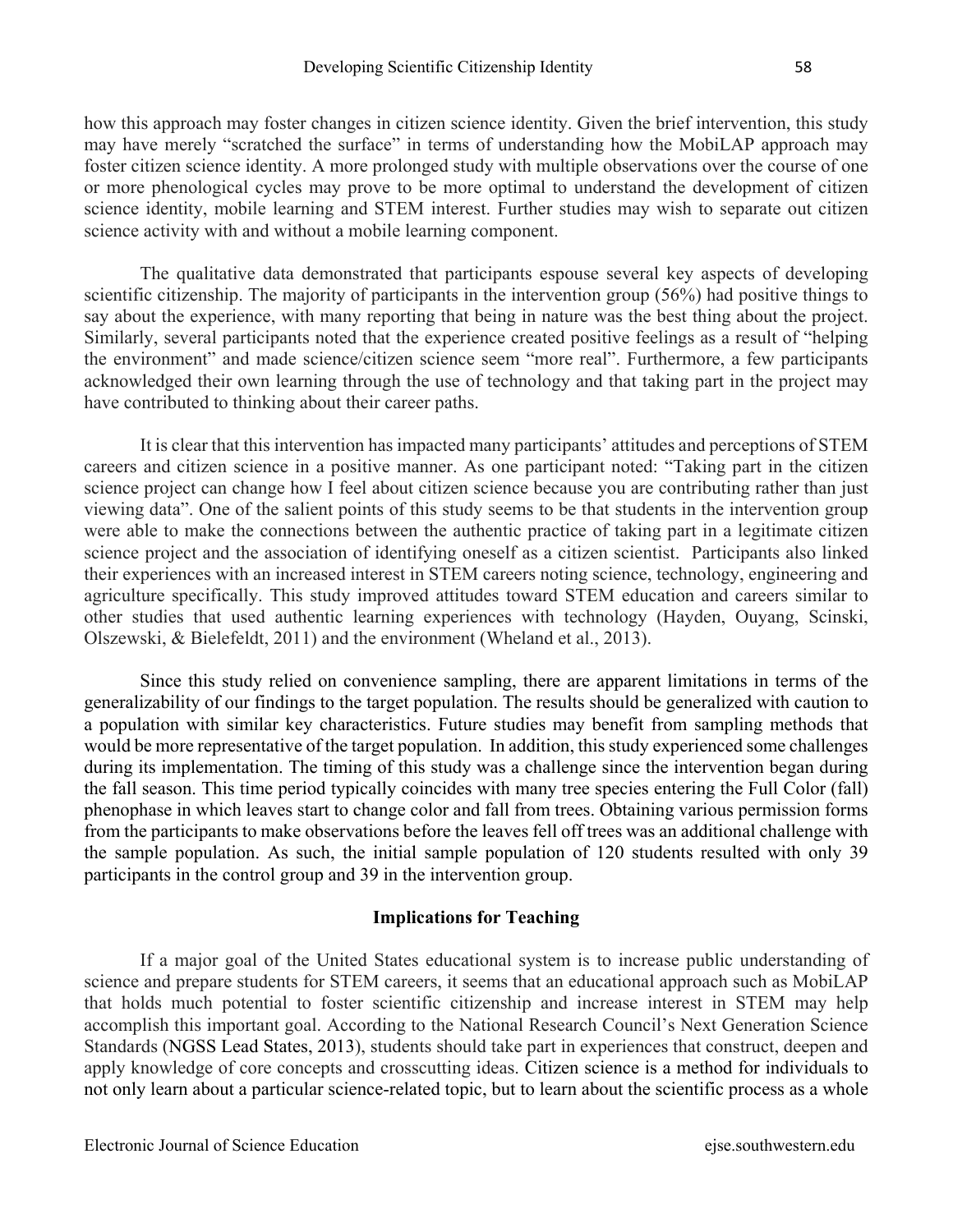(Jordan et al., 2011). Implementing citizen science in the classroom benefits students by instilling environmental awareness, critical thinking, the practical application of knowledge, and problem solving skills (Shah & Martinez, 2016).

The Next Generation Science Standards also includes investigation into global climate change. This concept, however, may seem like an abstract idea to high school students (Chang & Pascua, 2015). One of the benefits of many citizen science projects is that they afford individuals an up-close look at climate change in their own geographical area (Yoho & Vanmali, 2016). Observing climate change impacts in an individual's community may be more impactful than learning about climate change with traditional classroom-based laboratory experiences. As students explore nature, collect data on climate change and participate in scientific citizenship, they are at some level making connections about humankind's impact on the environment. The more frequently they participate in these practices, the more likely they are to form strong opinions, beliefs and even identities. Individuals who develop identities as community members are more likely to contribute to the community in which they identify (Handley, Sturdy, Fincham & Clark, 2006).

The majority of students that took part in the MobiLAP project expressed positive feelings toward being outside the normal classroom and in nature. Since much learning takes place in informal settings (McGivney, 2006), this extension of the classroom is one of the great strengths of pairing mobile learning with the authentic practice of a citizen science project. With the dramatic increase of technology available via smartphones, the field of citizen science has the potential and capability of contributing sophisticated data to legitimate and important scientific studies (Starr et al., 2014). Since many citizen science programs use mobile technologies to record and enter data, familiarity with smartphone technologies is paramount to the success of these programs. According to the 2015 Pew Research Center's Teens Relationships Survey (Lenhart, 2015), 73% of teens have access to a smartphone and 91% of teens access the Internet on a mobile device. The ubiquitous, personalized and social nature of mobile learning affords individuals the ability to turn almost any location into a learning environment.

While studying the use of mobile learning to increase environmental awareness, Uzunboylu, Cavus, & Ercag, (2009) observed significant improvements in participants' attitudes toward maintaining clean environments and preventing pollution. This study also noted teachers' and students' positive attitudes on the use of mobile technologies in the teaching and learning process. Furthermore, Chang, Chen, & Hsu, (2011) contended that mobile learning combined with authentic practice in outdoor instruction can improve students' motivation to learn, increase participation and enrich the learning performance.

Citizen science is rapidly increasing with many program offerings in a wide array of content areas and grade levels. SciStarter (Science for Citizens LLC, 2016), an online database dedicated to discovering, creating and contributing to citizen science, boasts over 1,600 citizen science research projects. Many of these projects use mobile technologies for the observation, recording and submission of data. Science educators may wish to leverage mobile learning and the authentic practice of participating in citizen science to engage and motivate science learners in their respective classrooms. This participation may lead to increased interest in STEM, promotion of mobile learning and the construction of citizen science identities.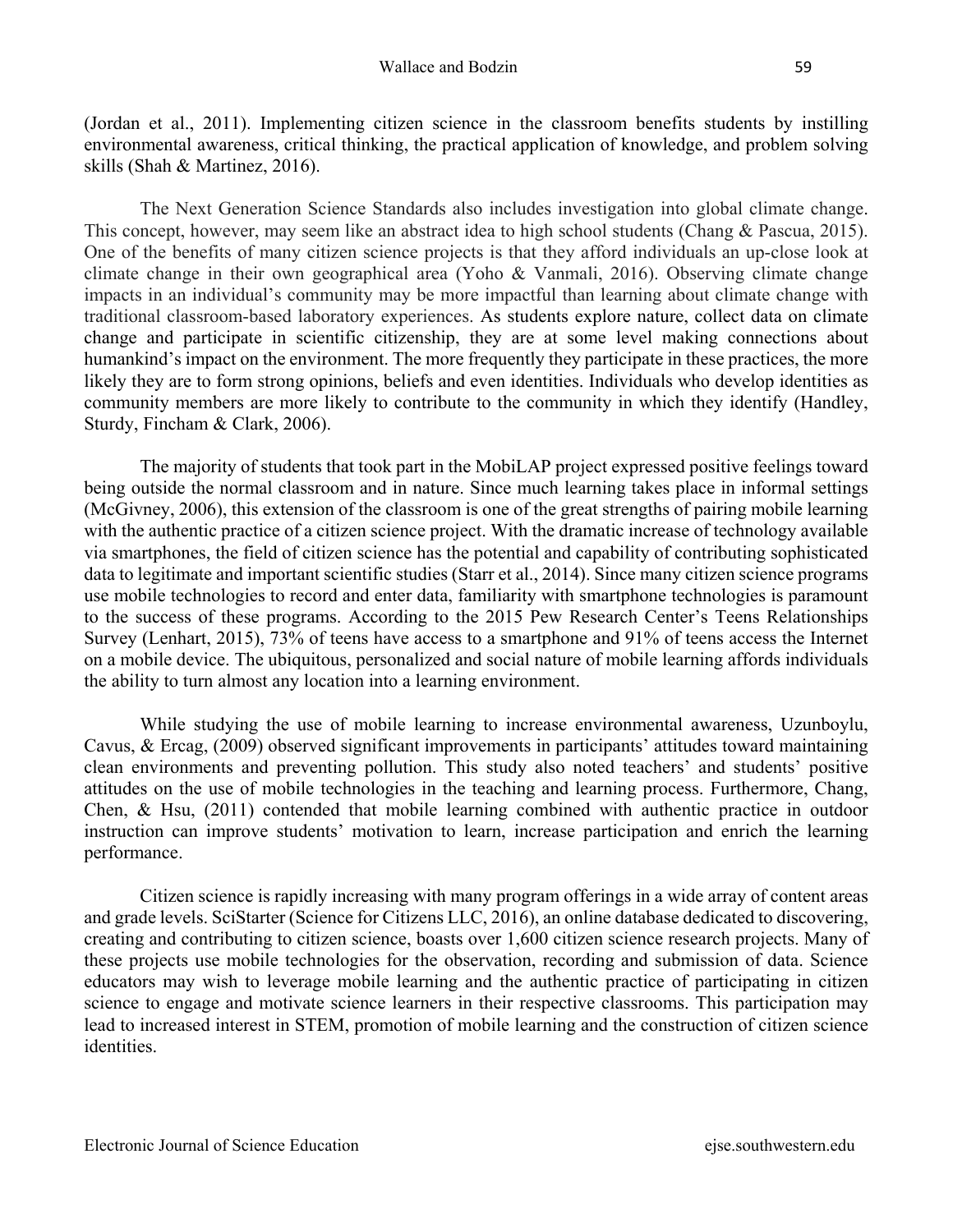### **References**

Admapps. (2015). Where Am I At. Retrieved from http://admapps.com/where-am-i-at/.

- Baloch, H. Z., Abdulrhaman, A., & Ihad, N. A. (2012). Mobile collaborative informal learning design: Study of collaborative effectiveness using activity theory. *International Journal of Interactive Mobile Technologies, 6*(3) 34-41.
- Baya'a, N. F., & Daher, W. M. (2009). Learning mathematics in an authentic mobile environment: The perceptions of students. *International Journal of Interactive Mobile Technologies, 3*(1), 6-14.
- Bodzin, A. M., Anastasio, D., Sahagian, D., Peffer, T., Dempsey, C., & Steelman, R. (2014). Investigating climate change understandings of urban middle-level students. *Journal of Geoscience Education, 62*(3), 417-430.
- Bonney, R., Phillips, T. B., Ballard, H. L., & Enck, J. W. (2016). Can citizen science enhance public understanding of science? *Public Understanding of Science, 25*(1), 2– 16.
- Brewer, C. (2006). Translating data into meaning: Education in conservation biology. *Conservation Biology, 20*(3), 689-691.
- Burke, P., & Stets, J. (2009). *Identity theory*. New York: Oxford University Press.
- Casanovas, P., Lynch, H. J., & Fagan, W. F. (2014). Using citizen science to estimate lichen diversity. *Biological Conservation, 171*, 1-8. doi:10.1016/j.biocon.2013.12.020
- Chang, C. S., Chen, T. S., & Hsu, W. H. (2011). The study on integrating WebQuest with mobile learning for environmental education. *Computers & Education*, *57*(1), 1228-1239.
- Chang, C. H., & Pascua, L. (2015). 'The hole in the sky causes global warming': A case study of secondary school students' climate change alternative conceptions. *Review of International Geographical Education Online (RIGEO), 5*(3), 316-331.
- Chicago Botanical Garden (2015). Project Budburst. Retrieved from http://budburst.org/.
- Clough, G. (2010). Geolearners: Location-based informal learning with mobile and social technologies. *IEEE Transactions on Learning Technologies, 3*(1), 33-44.
- Cohn, J. P. (2008). Citizen science: Can volunteers do real research? *BioScience*, *58*(3), 192-197.
- Cole, S. (2012). *The development of science identity: An evaluation of youth development programs at the museum of science and industry*. Retrieved from http://ecommons.luc.edu/cgi/viewcontent.cgi?article=1338&context=luc\_diss
- Columbia University. (2011). Leafsnap. Retrieved from http://leafsnap.com/.
- Cooke, W. W., & Merriam, C. H. (1888). *Report on bird migration in the Mississippi Valley in the years 1884 and 1885*. Washington, DC : U.S. Dept. of Agriculture, Division of Economic Ornithology.
- Cooper, C. B., Shirk, J., & Zuckerberg, B. (2014). The invisible prevalence of citizen science in global research: Migratory birds and climate change. *PloS one*, *9*(9). Retrieved from http://journals.plos.org/plosone/article?id=10.1371/journal.pone.0106508
- Cordero, E., Todd, A. M., & Abellerra, D. (2008). Climate change education and the ecological footprint. *Bulletin of American Meteorological Society, 89*(6).
- Cox, J., Oh, E. Y., Simmons, B., Lintott, C., Masters, K., Greenhill, A., ... Holmes, K. (2015). Defining and measuring success in online citizen science: A case study of Zooniverse projects. *Computing in Science & Engineering*, *17*(4), 28-41.
- Crall, A. W., Jordan, R., Holfelder, K., Newman, G. J., Graham, J., & Waller, D. M. (2013). The impacts of an invasive species citizen science training program on participant attitudes, behavior, and science literacy. *Public Understanding of Science, 22*(6), 745-764.
- Cronbach, L. J. (1951). Coefficient alpha and the internal structure of tests. *Psychometrika*, *16*(3), 297- 334.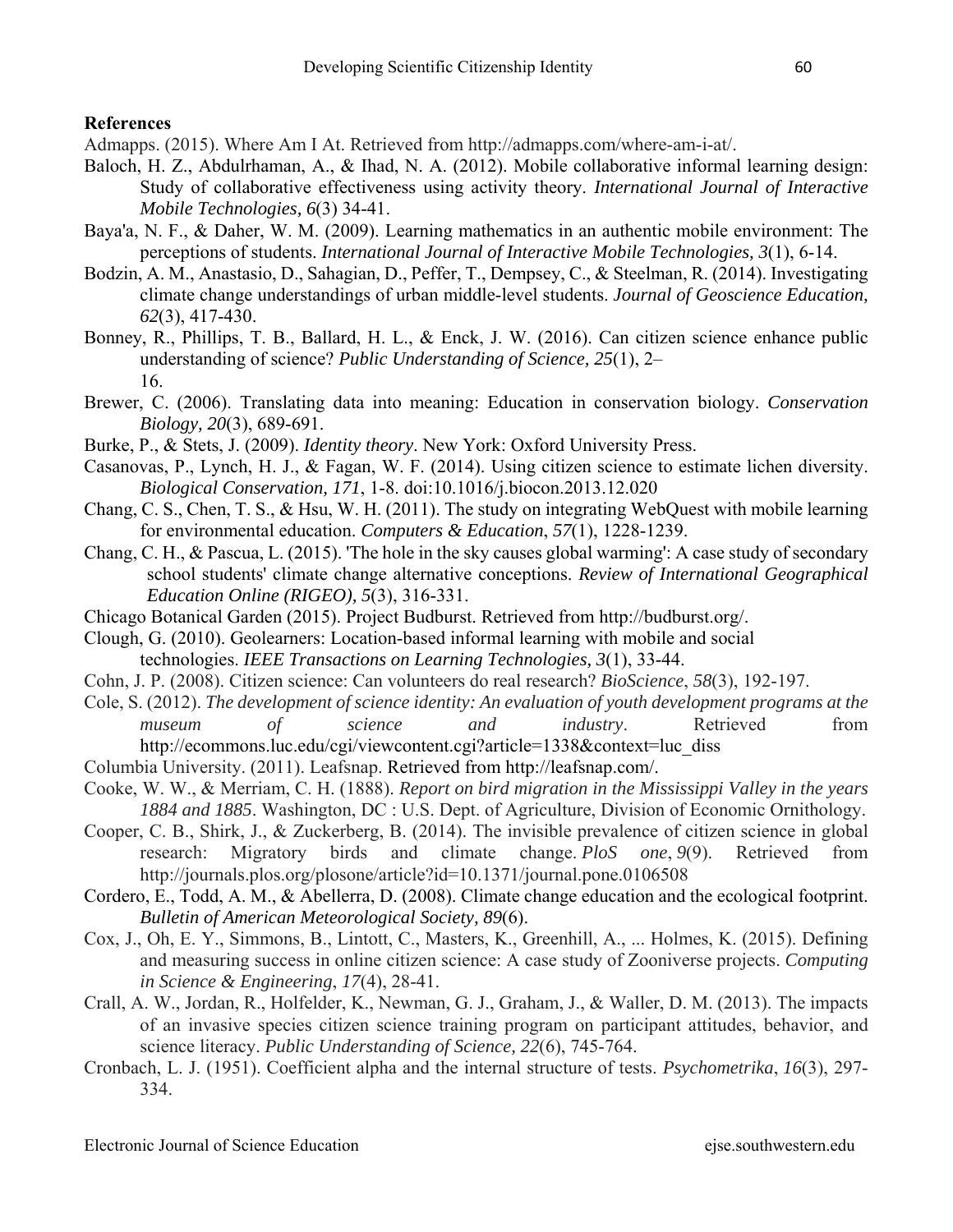- De Pietro, O. (2013). Authentic and situated learning with the use of an adaptive search engine and a QRcode in mobile mode. *International Journal of Digital Literacy and Digital Competence (IJDLDC)*, *4*(3), 19-30.
- Devisch, O., & Veestraeten, D. (2013). From sharing to experimenting: How mobile technologies are helping ordinary citizens regain their positions as scientists. *Journal of Urban Technology, 20*(2), 63-76.
- Dickinson, J. L., Crain, R., Yalowitz, S., & Cherry, T. M. (2013). How framing climate change influences citizen scientists' intentions to do something about it. *The Journal of Environmental Education, 44*(3), 145-158.
- Dickinson, J. L., Shirk, J., Bonter, D., Bonney, R., Crain, R. L., Martin, J., ... Purcell, K. (2012). The current state of citizen science as a tool for ecological research and public engagement. *Frontiers in Ecology and the Environment, 10*(6), 291-297.
- Douglas, K. M., & Sutton, R. M. (2015). Climate change: Why the conspiracy theories are dangerous. *Bulletin of the Atomic Scientists*, *71*(2), 98-106.
- Dunlap, R. E., & Jacques, P. J. (2013). Climate change denial books and conservative think tanks: Exploring the connection. *American Behavioral Scientist*, *57*(6) 699–731
- Etkin, D., & Ho, E. (2007). Climate change: Perceptions and discourses of risk. *Journal of Risk Research, 10*(5), 623-641.
- Farnsworth, V. (2010). Conceptualizing identity, learning and social justice in community-based learning. *Teaching and Teacher Education*, *26*(7), 1481-1489
- Fitchett, J. M., Grab, S. W., & Thompson, D. I. (2015). Plant phenology and climate change: Progress in methodological approaches and application. *Progress in Physical Geography, 39*(4), 460-482.
- Flum, H., & Kaplan, A. (2012). Identity formation in educational settings: A contextualized view of theory and research in practice. *Contemporary Educational Psychology, 37*(3), 240-245.
- Garbarino, J., & Mason, C. E. (2016). The power of engaging citizen scientists for scientific progress. *Journal of Microbiology & Biology Education, 17*(1), 7.
- Gaydos, M. J., & Squire, K. D. (2012). Role playing games for scientific citizenship. *Cultural Studies of Science Education, 7*(4), 821-844.
- Gee, J. P. (2005). *An introduction to discourse analysis: Theory and method (2nd ed.)*. New York: Routledge.
- Gilman, R. T., Fabina, N. S., Abbott, K. C., & Rafferty, N. E. (2012). Evolution of plant–pollinator mutualisms in response to climate change. *Evolutionary Applications, 5*(1), 2-16.
- Givot, R., O'Connell, K., Hadley, A. S., & Betts, M. G. (2015). Hummingbird citizen science. *The Science Teacher, 82*(8), 25.
- Gonsamo, A., Chen, J. M., & Wu, C. (2013). Citizen science: Linking the recent rapid advances of plant flowering in Canada with climate variability. *Scientific Reports, 3,* 1-5. doi:10.1038/srep02239
- Hayden, K., Ouyang, Y., Scinski, L., Olszewski, B., & Bielefeldt, T. (2011). Increasing student interest and attitudes in STEM: Professional development and activities to engage and inspire learners. *Contemporary Issues in Technology and Teacher Education, 11*(1), 47-69.
- Havens, K., & Henderson, S. (2013). Citizen science takes root. *American Scientist, 101*(5), 378.
- Handley, K., Sturdy, A., Fincham, R., & Clark, T. (2006). Within and beyond communities of practice: Making sense of learning through participation, identity and practice. *Journal of Management Studies, 43*(3), 641-653.
- Herrington, J., & Parker, J. (2013). Emerging technologies as cognitive tools for authentic learning. *British Journal of Educational Technology, 44*(4), 607-615.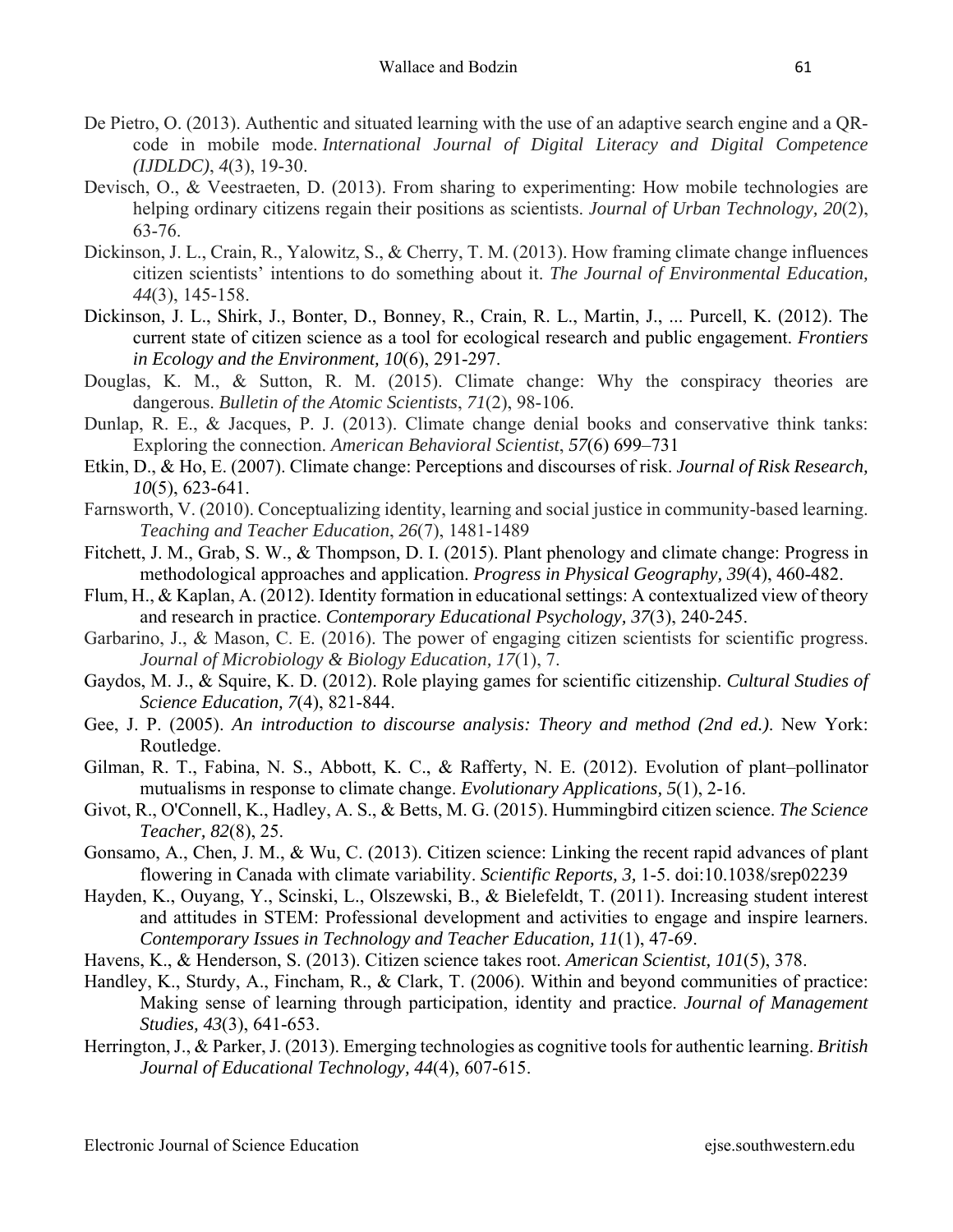- Herrington, J., Parker, J., & Boase-Jelinek, D. (2014). Connected authentic learning: Reflection and intentional learning. *Australian Journal of Education*, *58(*1), 23-35.
- Hiller, S. E., & Kitsantas, A. (2014). The effect of a horseshoe crab citizen science program on middle school student science performance and STEM career motivation. *School Science and Mathematics, 114*(6), 302-311.
- Hsu, Y. C., & Ching, Y. H. (2012). Mobile microblogging: Using Twitter and mobile devices in an online course to promote learning in authentic contexts. *The International Review of Research in Open and Distributed Learning*, *13*(4), 211-227.
- Huang, C. S., Yang, S. J., Chiang, T. H., & Su, A. Y. (2016). Effects of situated mobile learning approach on learning motivation and performance of EFL students. *Journal of Educational Technology & Society, 19*(1), 263-276.
- Hughes, R. M., Nzekwe, B., & Molyneaux, K. J. (2013). The single sex debate for girls in science: A comparison between two informal science programs on middle school students' STEM identity formation. *Research in Science Education, 43*(5), 1979-2007.
- Hurlbert, A. H., & Liang, Z. (2012). Spatiotemporal variation in avian migration phenology: Citizen science reveals effects of climate change. *PLoS One, 7*(2). Retrieved from http://journals.plos.org/plosone/article?id=10.1371/journal.pone.0031662
- Ibáñez, I., Primack, R. B., Miller-Rushing, A. J., Ellwood, E., Higuchi, H., Lee, S. D., ... Silander, J. A. (2010). Forecasting phenology under global warming. *Philosophical Transactions of the Royal Society of London B: Biological Sciences, 365*(1555), 3247-3260.
- Illeris, K. (2004). Transformative learning in the perspective of a comprehensive learning theory. *Journal of Transformative Learning, 2*(2), 79–89.
- Illeris, K. (2007). *How we learn: Learning and non-learning in school and beyond*. London, England: Routledge.
- Illeris, K. (2013). *Transformative learning and identity*. London, England: Routledge.
- Johnson, M. F., Hannah, C., Acton, L., Popovici, R., Karanth, K. K., & Weinthal, E. (2014). Network environmentalism: Citizen scientists as agents for environmental advocacy. *Global Environmental Change, 29*, 235-245. doi:10.1016/j.gloenvcha.2014.10.006
- Jordan, R. C., Gray, S. A., Howe, D. V., Brooks, W. R., & Ehrenfeld, J. G. (2011). Knowledge gain and behavioral change in citizen‐science programs. *Conservation Biology*, *25*(6), 1148-1154.
- Khaddage, F., Müller, W., & Flintoff, K. (2016). Advancing mobile learning in formal and informal settings via mobile app technology: Where to from here, and how? *Journal of Educational Technology & Society, 19*(3), 16-26.
- Kridelbaugh, D. M. (2016). The use of online citizen-science projects to provide experiential learning opportunities for nonmajor science students. *Journal of Microbiology & Biology Education, 17*(1), 105.
- Lave, J. & Wenger, E. (1991) *Situated learning: Legitimate peripheral participation*. New York: Cambridge University Press.
- Lenhart, A. (2015). Teens, social media & technology overview 2015. Retrieved from http://www.pewinternet.org/2015/04/09/teens-social-media-technology-2015/pi\_2015-04- 09 teensandtech 06/
- Liljeström, A., Enkenberg, J., & Pöllänen, S. (2013). Making learning whole: An instructional approach for mediating the practices of authentic science inquiries. *Cultural Studies of Science Education, 8*(1), 51-86.
- Luehmann, A. L. (2009). Accessing resources for identity development by urban students and teachers: Foregrounding context. *Cultural Studies in Science Education, 4*(1), 51–66.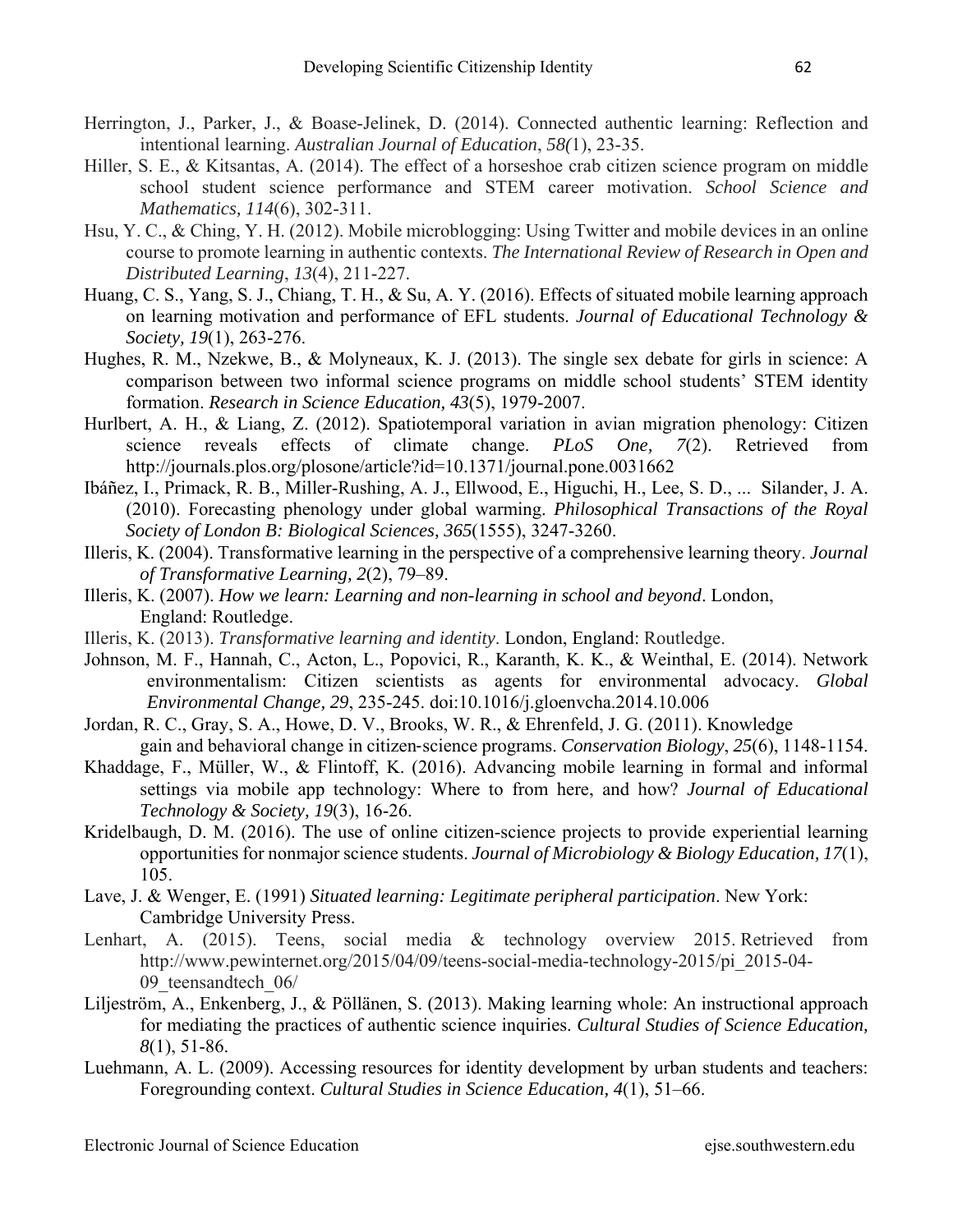- Lynch, P. (2016). 2016 climate trends continue to break records. Retrieved from https://www.nasa.gov/feature/goddard/2016/climate-trends-continue-to-break-records
- McCright, A. M., & Dunlap, R. E. (2011). Cool dudes: The denial of climate change among conservative white males in the United States. *Global Environmental Change*, *21*(4), 1163-1172.
- McGivney, V. (2006). Informal learning: The Challenge for research. In R. Edwards, J. Gallacher & S. Whittaker (Eds.), *Learning outside the academy: International research perspectives on lifelong learning* (pp. 11-23). New York, NY: Routledge.
- Memmott, J., Craze, P. G., Waser, N. M., & Price, M. V. (2007). Global warming and the disruption of plant–pollinator interactions. *Ecology Letters, 10*(8), 710-717.
- Metz, S. (2015). Citizen science. *The Science Teacher, 82*(8), 6.
- Meyer, N. J., Scott, S., Strauss, A. L., Nippolt, P. L., Oberhauser, K. S., & Blair, R. B. (2014). Citizen science as a REAL environment for authentic scientific inquiry. *Journal of Extension, 52*(4), 1-6.
- Mezirow, J. (1978). Perspective transformation. *Adult Education Quarterly, 28*(2), 100- 110.
- Mills, L. A., Knezek, G., & Khaddage, F. (2014). Information seeking, information sharing, and going mobile: Three bridges to informal learning. *Computers in Human Behavior, 32*(1), 324-334.
- NASA's Jet Propulsion Laboratory (2016). Global temperature. Retrieved from http://climate.nasa.gov/vital-signs/global-temperature/.
- National Research Council. (2011). *Successful K-12 STEM education: Identifying effective approaches in science, technology, engineering, and mathematics*. Committee on Highly Successful Science Programs for K-12 Science Education, Board on Science Education and Board on Testing and Assessment, Division of Behavioral and Social Sciences Education. Washington, DC: The National Academies Press.
- National Science Board (US). (2007). *A national action plan for addressing the critical needs of the U.S. science, technology, engineering, and mathematics education system.* Washington, DC: National Science Foundation.
- NGSS Lead States. (2013). *Next generation science standards: For states, by State*s. Washington, DC: The National Academies Press.
- Oberhauser, K., & LeBuhn, G. (2012). Insects and plants: Engaging undergraduates in authentic research through citizen science. *Frontiers in Ecology and the Environment*, *10*(6), 318-320.
- Pachauri, R. K., Allen, M. R., Barros, V. R., Broome, J., Cramer, W., Christ, R., ... & Dubash, N. K. (2014). Climate change 2014: Synthesis report. Contribution of working groups I, II and III to the fifth assessment report of the intergovernmental panel on climate change. *IPCC*, Geneva, Switzerland, 151 pp.
- Pachauri, R. K., & Reisinger, A. (2007). Contribution of working groups I, II and III to the fourth assessment report of the intergovernmental panel on climate change. *IPCC,* Geneva, Switzerland.
- Price, C. A., & Lee, H. S. (2013). Changes in participants' scientific attitudes and epistemological beliefs during an astronomical citizen science project. *Journal of Research in Science Teaching, 50*(7), 773-801.
- Priest, S. (2013). Critical science literacy what citizens and journalists need to know to make sense of science. *Bulletin of Science, Technology & Society*, *33*(5-6), 138-145.
- Ranieri, M., & Pachler, N. (2014). Inventing and re-inventing identity: Exploring the potential of mobile learning in adult education. *Prospects*, *44*(1), 61-79.
- Romine, W., Sadler, T. D., Presley, M., & Klosterman, M. L. (2014). Student interest in technology and science (SITS) survey: Development, validation, and use of a new instrument. *International Journal of Science and Mathematics Education*, *12*(2), 261-283.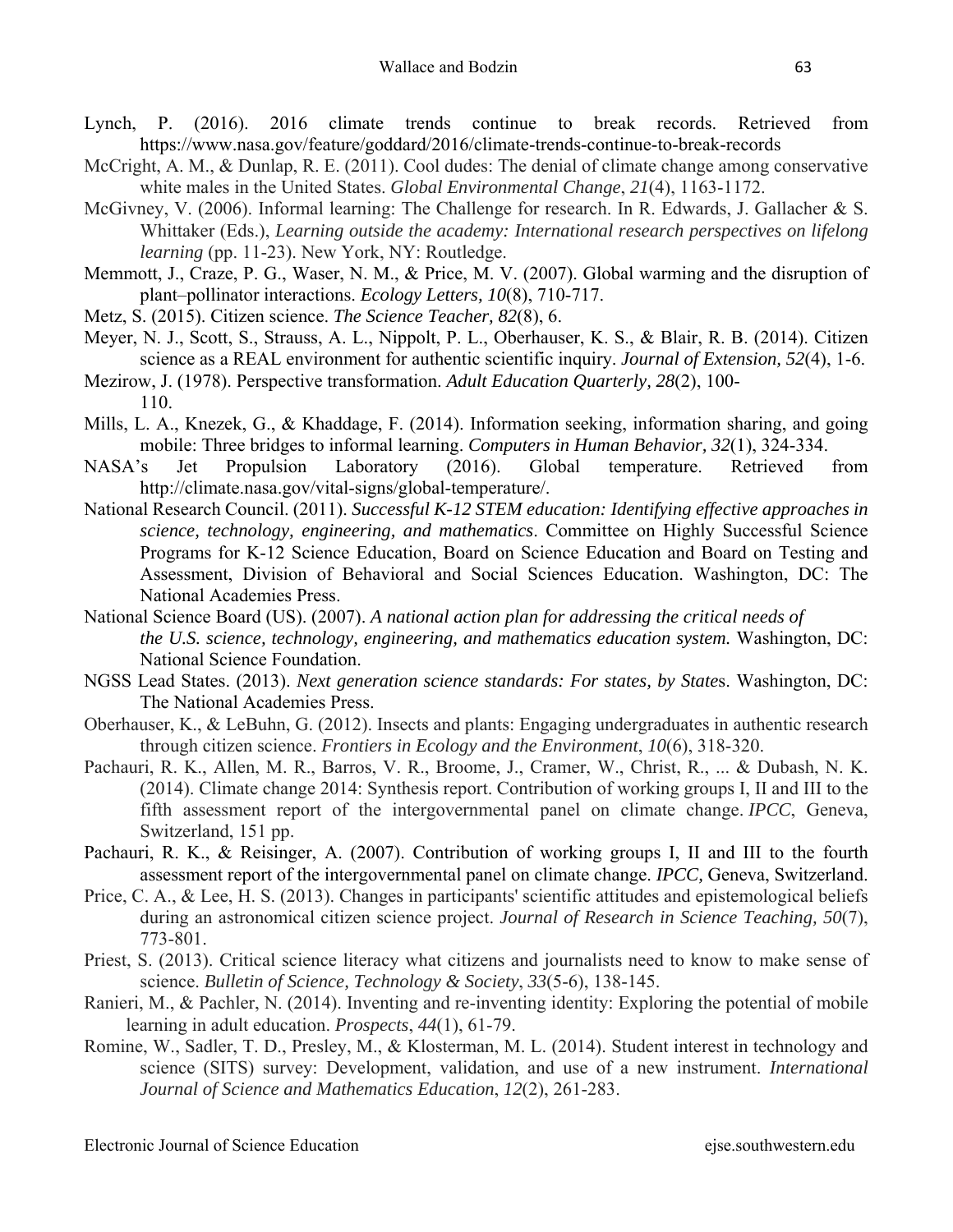- Roy, H. E., Baxter, E., Saunders, A., & Pocock, M. J. (2016). Focal plant observations as a standardised method for pollinator monitoring: Opportunities and limitations for mass participation citizen science. *PloS one*, *11*(3). Retrieved from http://journals.plos.org/plosone/article?id=10.1371/journal.pone.0150794
- Rubin, B. C. (2007). Learner identity amid figured worlds: Constructing (in)competence at an urban high school. *The Urban Review, 39*(2), 217-249.
- Ruiz-Mallén, I., Riboli-Sasco, L., Ribrault, C., Heras, M., Laguna, D., & Perié, L. (2016). Citizen science toward transformative learning. *Science Communication, 38*(4), 523-534.
- Science for Citizens LLC. (2016) SciStarter. Retrieved from https://scistarter.com/.
- Shah, H. R., & Martinez, L. R. (2016). Current approaches in implementing citizen science in the classroom. *Journal of Microbiology & Biology Education*, *17*(1), 17.
- Shepardson, D. P., Niyogi, D., Roychoudhury, A., & Hirsch, A. (2012). Conceptualizing climate change in the context of a climate system: Implications for climate and environmental education. *Environmental Education Research, 18*(3), 323-352.
- Shin, W. S., & Kang, M. (2015). The use of a mobile learning management system at an online university and its effect on learning satisfaction and achievement. *The International Review of Research in Open and Distributed Learning, 16*(3), 110-130.
- Silvertown, J. (2009). A new dawn for citizen science. *Trends in Ecology & Evolution, 24*(9), 467-471.
- Starr, J., Schweik, C. M., Bush, N., Fletcher, L., Finn, J., Fish, J., & Bargeron, C. T. (2014). Lights, camera… citizen science: Assessing the effectiveness of smartphone-based video training in invasive plant identification. *PloS one*, *9*(11). Retrieved from http://journals.plos.org/plosone/article?id=10.1371/journal.pone.0111433
- Stryker, S. (1980). *Symbolic interactionism: A social structural view*. Menlo Park CA: Benjamin/Cummings.
- Tippins, D. J., & Jensen, L. J. (2012). Citizen science in digital worlds: The seduction of a temporary escape or a lifelong pursuit? *Cultural Studies of Science Education, 7*(4), 851-856.
- Toomey, A. H., & Domroese, M. C. (2013). Can citizen science lead to positive conservation attitudes and behaviors? *Human Ecology Review*, *20*(1), 50-67.
- U.S. Geological Survey (2016). North American Bird Phenology Program. Retrieved from http://www.pwrc.usgs.gov/bpp/AboutBPP2.cfm
- Uzunboylu, H., Cavus, N., & Ercag, E. (2009). Using mobile learning to increase environmental awareness. *Computers & Education*, *52*(2), 381-389.
- Vermeiren, P., Munoz, C., Zimmer, M., & Sheaves, M. (2016). Hierarchical toolbox: Ensuring scientific accuracy of citizen science for tropical coastal ecosystems. *Ecological Indicators*, *66*, 242-250.
- Versprille, A. N., & Towns, M. H. (2014). General chemistry students' understanding of climate change and the chemistry related to climate change. *Journal of Chemical Education, 92*(4), 603-609
- Walker, T., & Molnar, T. (2014). Can experiences of authentic scientific inquiry result in transformational learning? *Journal of Transformative Education*, *11*(4), 229-245.
- Wallace, R. (2011). Empowered learner identity through m-learning: Representations of disenfranchised students' perspectives. *International Journal of Mobile and Blended Learning, 3*(1), 53-63.
- Weber, E. U., & Stern, P. C. (2011). Public understanding of climate change in the United States. *American Psychologist, 66*(4), 315.
- Wenger, E. (1998). *Communities of practice: Learning, meaning, and identity*. New York: Cambridge University Press.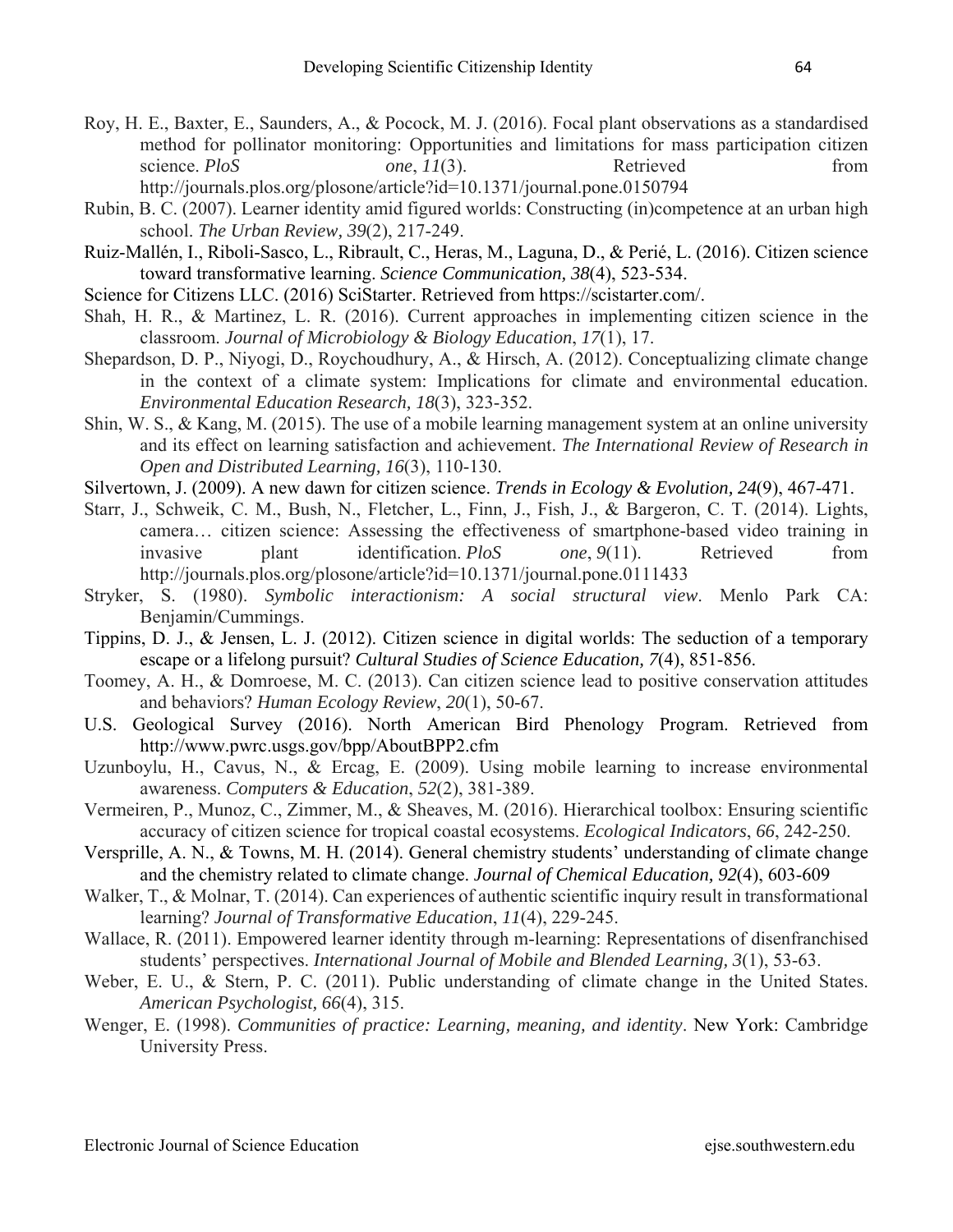- Wheland, E. R., Donovan, W. J., Dukes, J. T., Qammar, H. K., Smith, G. A., & Williams, B. L. (2013). Green action through education: A model for fostering positive attitudes about STEM. *Journal of College Science Teaching, 42*(3), 46-51.
- Wilson, J. F., Baker, D., Cook, M., Davis, G., Freestone, R., Gardner, D., ... & Young, H. (2015). Climate association with fluctuation in annual abundance of fifty widely distributed moths in England and Wales: A citizen-science study. *Journal of Insect Conservation, 19*(5), 935-946.
- Yoho, R. A., & Vanmali, B. H. (2016). Controversy in biology classrooms citizen science approaches to evolution and applications to climate change discussions. *Journal of Microbiology & Biology Education, 17*(1), 110-114.

Electronic Journal of Science Education ejse.southwestern.edu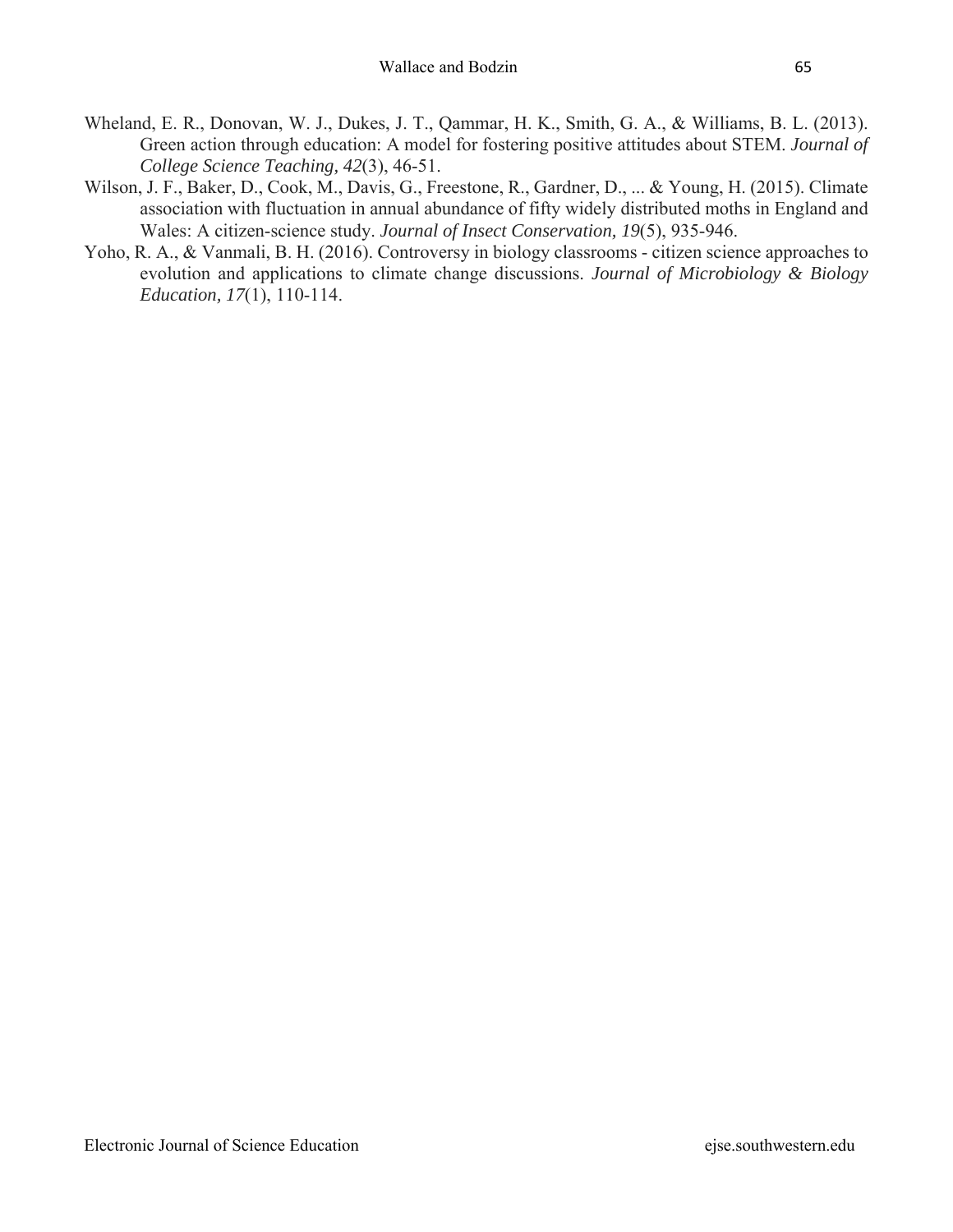# **Appendix A**

The Scientific Citizenship, STEM Interest and Mobile Learning Survey (SCI-ML)

In this survey, you will be asked to share your ideas about science, technology, citizen science and mobile learning. For the purpose of this survey, we use these terms in the following ways.

**Science** represents fields of study that focus on exploring the natural world. Science includes disciplines like biology, chemistry and physics as well as applied fields like engineering.

**Technology** represents any electronic or computer-based device. Examples might include computers, handheld devices, probes or the Internet.

**Citizen Science** represents the collection and analysis of data relating to the natural world by members of the general public (often collaborating with professional scientists and contributing to research).

**Mobile Learning** represents the use of mobile technologies (such as smartphones, apps, iPads, etc.) to increase learning.

For each of the items on the following pages, you will be asked to indicate the extent to which you agree or disagree with a statement.

**Section I: Ideas about learning**. Items in this section present ideas related to learning and your experiences in school. Indicate the extent to which you agree or disagree with the following statements. Please read each sentence and MARK THE CIRCLE that best describes your opinion for EACH item.

|                                                                 | Indicate how you feel about each statement. |       |                                  |                          |                 |
|-----------------------------------------------------------------|---------------------------------------------|-------|----------------------------------|--------------------------|-----------------|
|                                                                 | <b>Strongly</b><br><b>Agree</b>             | Agree | N <sub>0</sub><br><b>Opinion</b> | <b>Disagree Disagree</b> | <b>Strongly</b> |
| 1. I enjoy learning science.                                    |                                             |       |                                  |                          |                 |
| 2. School science has improved my decision-<br>making.          |                                             |       |                                  |                          |                 |
| 3. I enjoy using technology to solve science<br>problems.       |                                             |       |                                  |                          |                 |
| 4. I plan to take more science classes in high<br>school.       |                                             |       |                                  |                          |                 |
| 5. Technology does NOT help me learn<br>science.                |                                             |       |                                  |                          |                 |
| 6. More time in the school day should be<br>devoted to science. |                                             |       |                                  |                          |                 |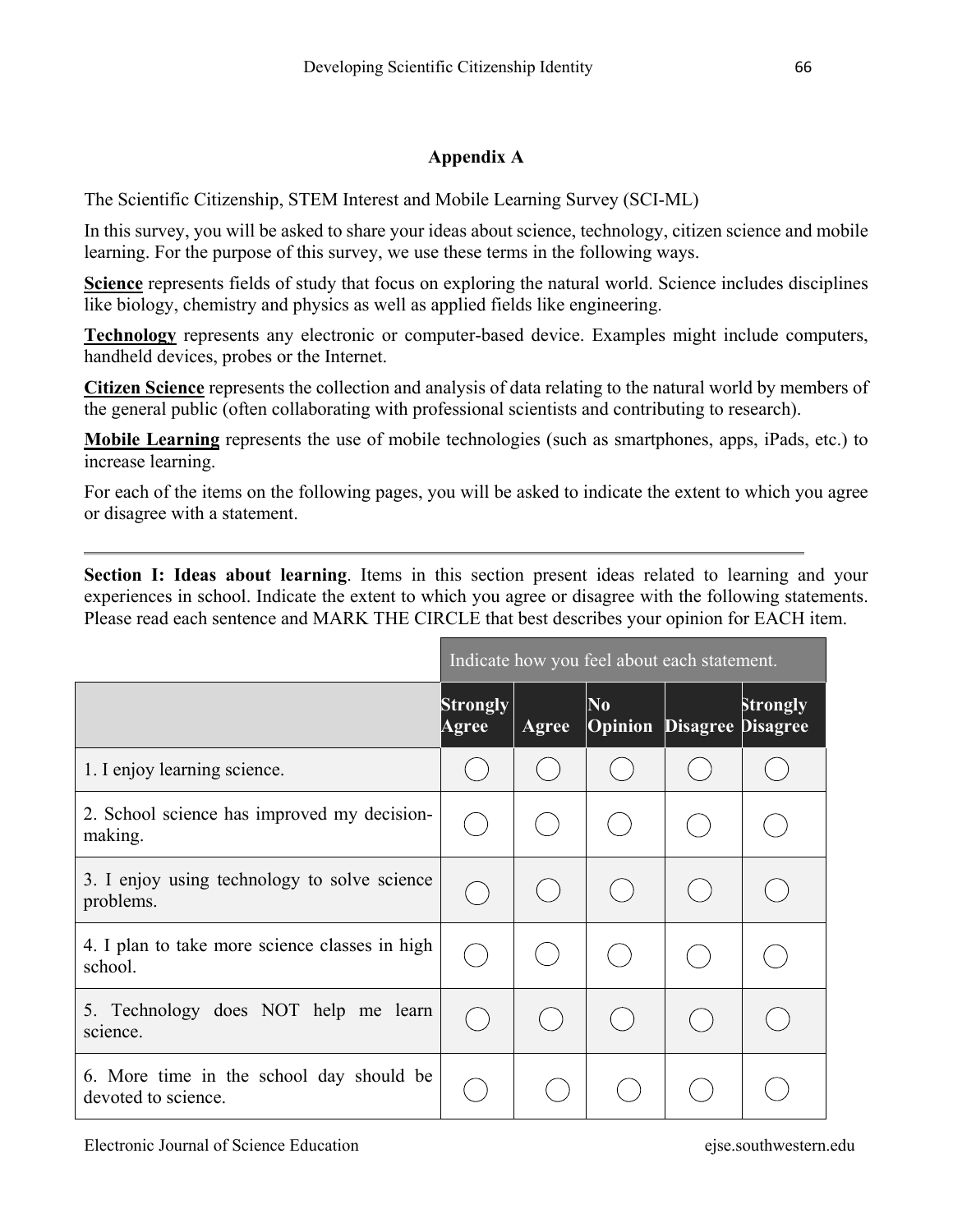|                                                                           | Indicate how you feel about each statement. |       |                                                    |  |          |
|---------------------------------------------------------------------------|---------------------------------------------|-------|----------------------------------------------------|--|----------|
|                                                                           | <b>Strongly</b><br>Agree                    | Agree | N <sub>0</sub><br><b>Opinion Disagree Disagree</b> |  | Strongly |
| 7. Computers make learning science more<br>interesting.                   |                                             |       |                                                    |  |          |
| 8. Learning science is NOT interesting.                                   |                                             |       |                                                    |  |          |
| 9. I enjoy using technology to learn science.                             |                                             |       |                                                    |  |          |
| 10. More time in science classes should involve<br>the use of technology. |                                             |       |                                                    |  |          |

**Section II: Ideas about careers.** Items in this section present ideas related to careers in science and technology. Indicate the extent to which you agree or disagree with the following statements. Please read each sentence and MARK THE CIRCLE that best describes your opinion for EACH item.

-

|                                                                                            | Indicate how you feel about each statement. |              |               |                          |                 |
|--------------------------------------------------------------------------------------------|---------------------------------------------|--------------|---------------|--------------------------|-----------------|
|                                                                                            | <b>Strongly</b><br>Agree                    | <b>Agree</b> | No<br>Opinion | <b>Disagree Disagree</b> | <b>Strongly</b> |
| 11. I would be more likely to take a job if I<br>knew it involved working with technology. |                                             |              |               |                          |                 |
| Working in technology<br>12.<br>would<br>be<br>interesting.                                |                                             |              |               |                          |                 |
| 13. I would like to become a scientist.                                                    |                                             |              |               |                          |                 |
| 14. I would like to get a job in technology.                                               |                                             |              |               |                          |                 |
| 15. I would NOT enjoy a job in technology.                                                 |                                             |              |               |                          |                 |
| 16. I will probably choose a job that involves<br>using technology.                        |                                             |              |               |                          |                 |
| 17. I would like to work in a science laboratory                                           |                                             |              |               |                          |                 |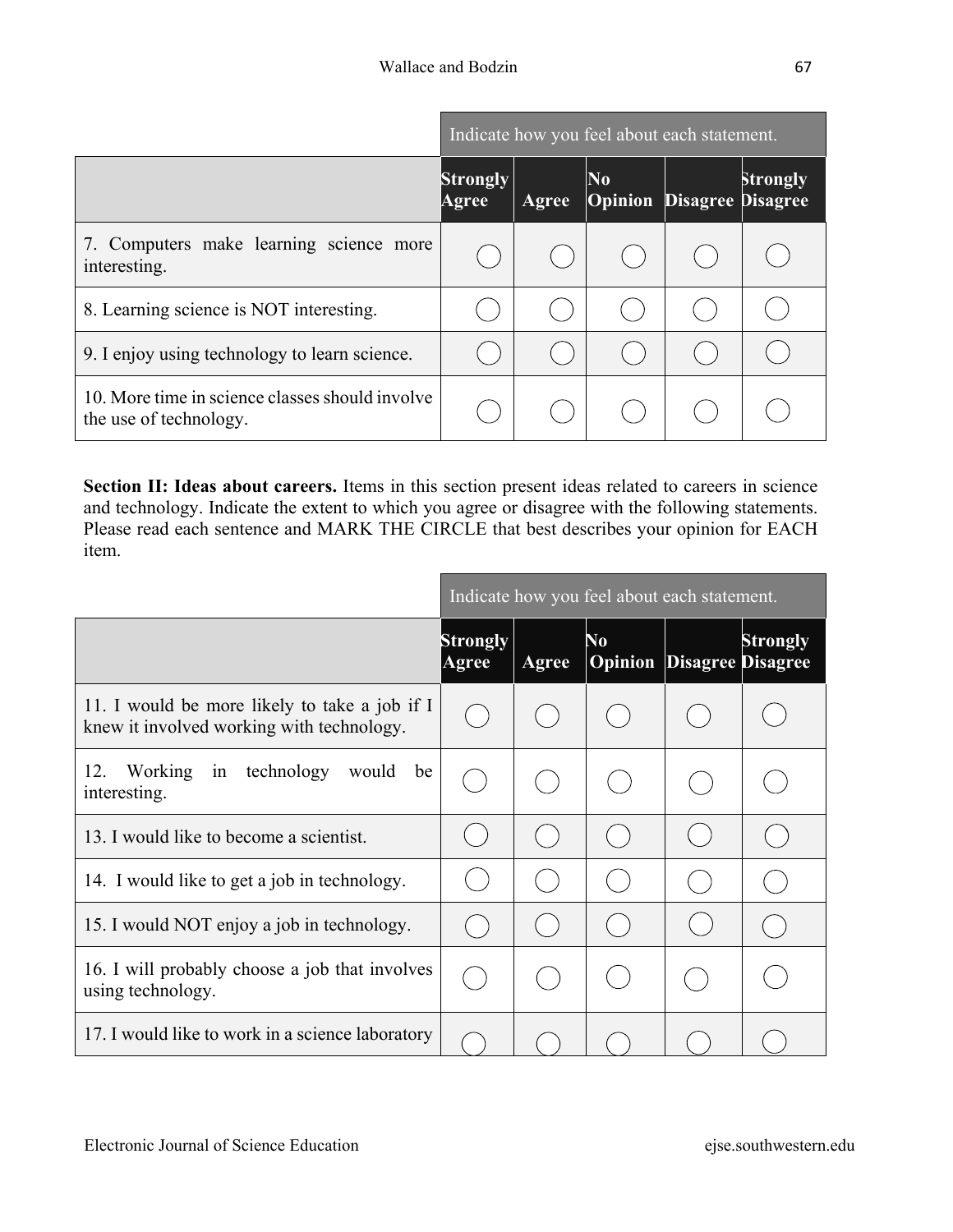|                                                                           | Indicate how you feel about each statement. |  |                                             |  |          |
|---------------------------------------------------------------------------|---------------------------------------------|--|---------------------------------------------|--|----------|
|                                                                           | Strongly<br>Agree                           |  | $\bf No$<br>Agree Opinion Disagree Disagree |  | Strongly |
| 18. I would like to contribute additional data to<br>scientific research. |                                             |  |                                             |  |          |

**Section III: Ideas about Citizen Science.** Items in this section present ideas related to citizen science. Indicate the extent to which you agree or disagree with the following statements. Please read each sentence and MARK THE CIRCLE that best describes your opinion for EACH item. *An example of citizen science may include fishermen concerned about the population of a certain species of fish. In this example, they may submit data when they catch this type of fish (such as size weight, gender, condition, season, etc.) to scientists that will use the information in a global study. This information may be used to understand and protect fish populations.*

|                                                                                      | Indicate how you feel about each statement. |       |    |  |                                                     |  |
|--------------------------------------------------------------------------------------|---------------------------------------------|-------|----|--|-----------------------------------------------------|--|
|                                                                                      | <b>Strongly</b><br>Agree                    | Agree | No |  | <b>Strongly</b><br><b>Opinion Disagree Disagree</b> |  |
| 19. Citizen Science helps me better understand<br>the world I live in.               |                                             |       |    |  |                                                     |  |
| 20. More people should take part in Citizen<br>Science.                              |                                             |       |    |  |                                                     |  |
| 21. Contributing data/information to Citizen<br>Science is important for the planet. |                                             |       |    |  |                                                     |  |
| 22. Taking part in Citizen Science does NOT<br>help the environment.                 |                                             |       |    |  |                                                     |  |
| 23. Anyone can be a Citizen Scientist.                                               |                                             |       |    |  |                                                     |  |
| 24. I want to be a Citizen Scientist.                                                |                                             |       |    |  |                                                     |  |
| 25. I want to participate in Citizen Science<br>projects in the future.              |                                             |       |    |  |                                                     |  |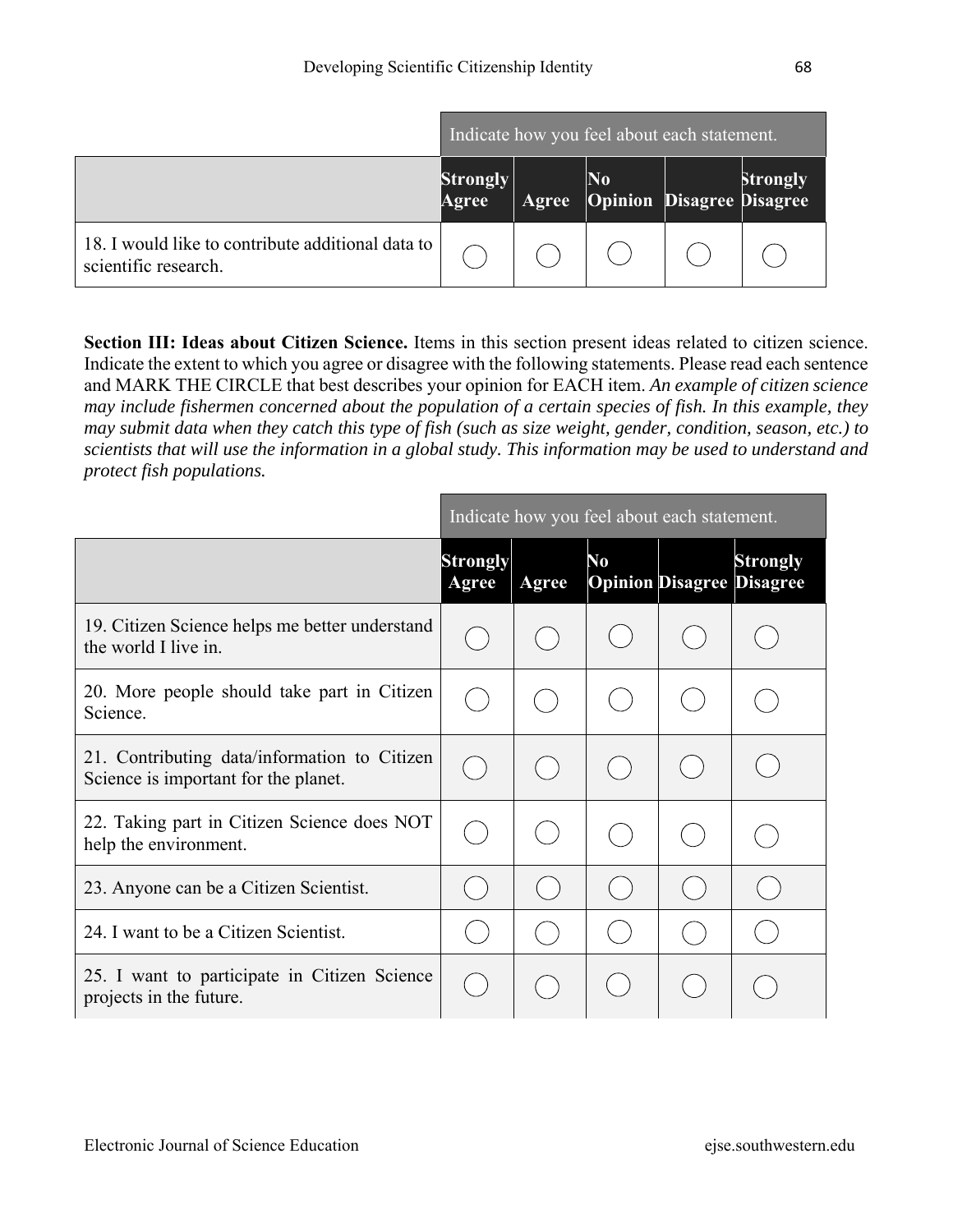|                                                                           | Indicate how you feel about each statement. |       |                                             |  |                                             |
|---------------------------------------------------------------------------|---------------------------------------------|-------|---------------------------------------------|--|---------------------------------------------|
|                                                                           | <b>Strongly</b><br>Agree                    | Agree | $\overline{\mathsf{N}}_0$<br><b>Opinion</b> |  | <b>Strongly</b><br><b>Disagree Disagree</b> |
| 26. Citizen Scientists are smart.                                         |                                             |       |                                             |  |                                             |
| 27. I feel like a Citizen Scientist.                                      |                                             |       |                                             |  |                                             |
| 28. Citizen Science is fun.                                               |                                             |       |                                             |  |                                             |
| 29. I can help my local environment by taking<br>part in Citizen Science. |                                             |       |                                             |  |                                             |
| 30. Citizen Science does NOT make me more<br>interested in science.       |                                             |       |                                             |  |                                             |
| 31. Citizen Science makes science seem more<br>real.                      |                                             |       |                                             |  |                                             |

**Section IV: Ideas about Mobile Learning.** Items in this section present ideas related to mobile learning. Indicate the extent to which you agree or disagree with the following statements. Please read each sentence and MARK THE CIRCLE that best describes your opinion for EACH item.

|                                                                                            | Indicate how you feel about each statement. |       |                                             |                          |                 |  |
|--------------------------------------------------------------------------------------------|---------------------------------------------|-------|---------------------------------------------|--------------------------|-----------------|--|
|                                                                                            | <b>Strongly</b><br>Agree                    | Agree | $\overline{\mathsf{N}}_0$<br><b>Dpinion</b> | <b>Disagree Disagree</b> | <b>Strongly</b> |  |
| 32. Using mobile technologies helps me learn.                                              |                                             |       |                                             |                          |                 |  |
| 33. Mobile technology makes it easier to<br>communicate with classmates and teachers.      |                                             |       |                                             |                          |                 |  |
| 34. I use mobile technologies for schoolwork.                                              |                                             |       |                                             |                          |                 |  |
| 35. I use mobile technologies for schoolwork<br>while I'm outside of the normal classroom. |                                             |       |                                             |                          |                 |  |
| 36. I do NOT feel connected because of mobile<br>technology.                               |                                             |       |                                             |                          |                 |  |
|                                                                                            | Indicate how you feel about each statement. |       |                                             |                          |                 |  |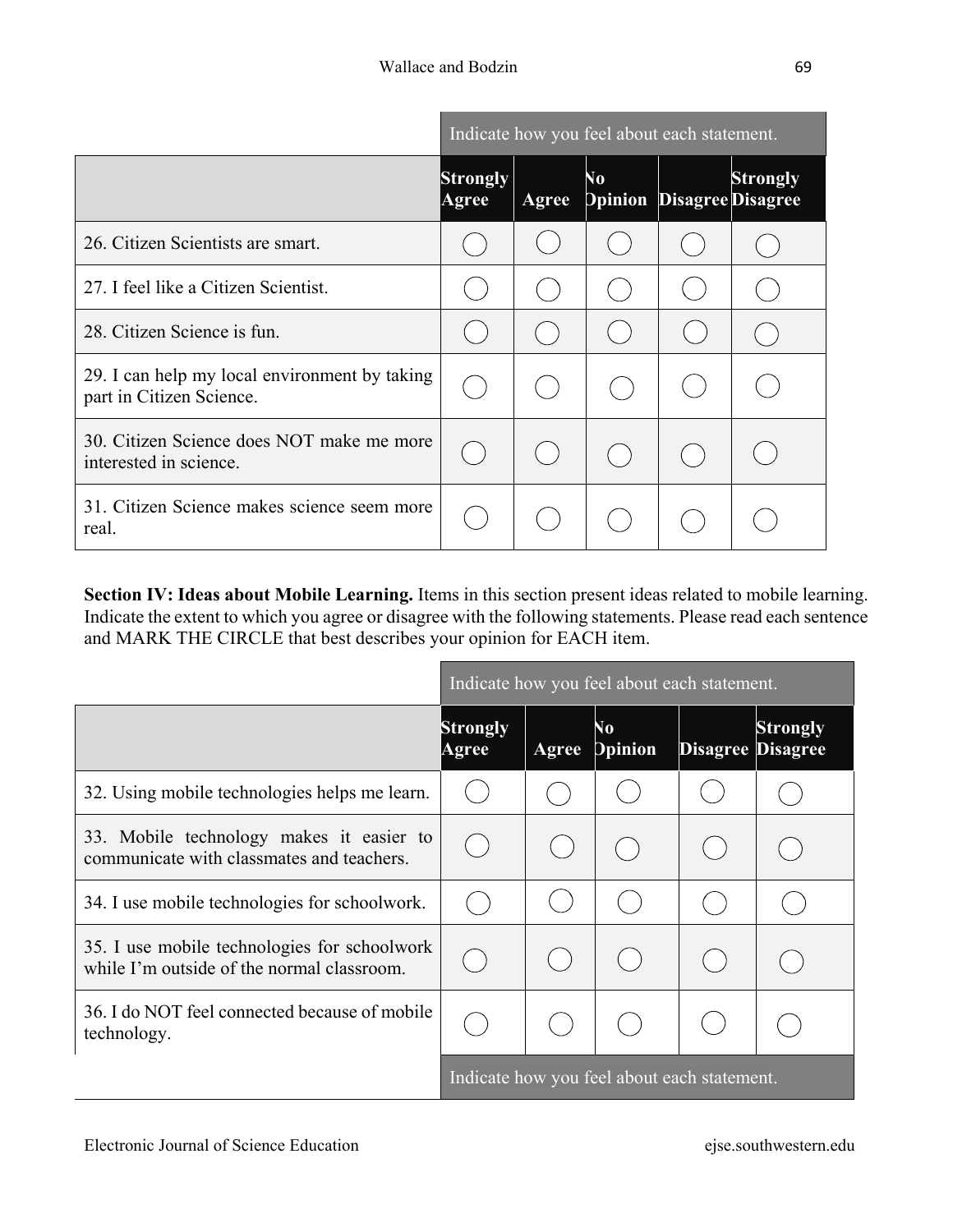|                                                                            | <b>Strongly</b><br>Agree | Agree | $\mathbf{N}\mathbf{o}$<br><b>Opinion</b> | <b>Strongly</b><br>Disagree Disagree |
|----------------------------------------------------------------------------|--------------------------|-------|------------------------------------------|--------------------------------------|
| 37. Mobile technologies make learning easier.                              |                          |       |                                          |                                      |
| 38. Mobile technologies make learning fun.                                 |                          |       |                                          |                                      |
| 39. Mobile technologies help to organize<br>schoolwork.                    |                          |       |                                          |                                      |
| 40. I can use mobile technology for important<br>projects.                 |                          |       |                                          |                                      |
| 41. Using mobile technologies does NOT help<br>me personalize my learning. |                          |       |                                          |                                      |